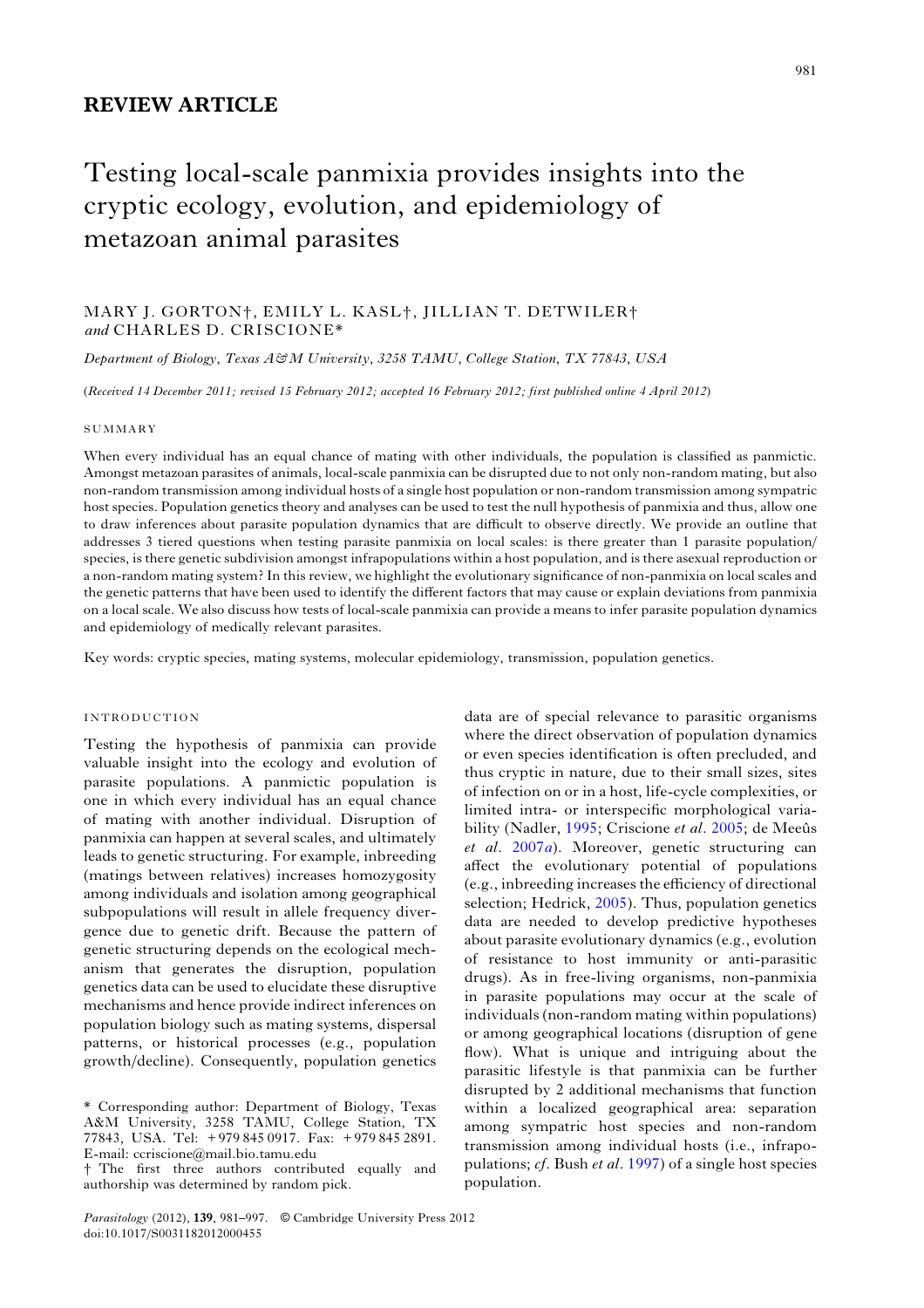Here we provide a review of population genetic studies that address local-scale panmixia in metazoan parasites of animals. Certainly, many of the topics we cover are likely to be applicable to parasites of plants and protozoan parasites. The taxonomic restriction is largely a reflection of our laboratory's research interest rather than biological and is meant to provide a more concise review. It is clear that parasite lifehistory traits, host vagility, and/or historical processes (e.g., vicariance or colonization events) can disrupt panmixia over a geographical landscape (e.g., Criscione and Blouin [2004](#page-14-0), [2007;](#page-14-0) Nieberding et al. [2006](#page-15-0); Whiteman et al. [2007](#page-16-0); Wielgoss et al. [2008](#page-16-0); Štefka et al[. 2009\)](#page-16-0). However, it is probably less well-appreciated that factors other than inbreeding can lead to or explain non-panmictic patterns at local scales in parasites. By local scale we are referring to what one might consider to be a single host population or a small geographical area where a parasite (of a given life stage) infects sympatric host species. We highlight the evolutionary significance of non-panmixia on local scales and the genetic patterns that have been used to identify the different factors that may cause or explain deviations from panmixia on a local scale. Geographical patterns are only discussed if they help support the local-scale conclusions. We also discuss how tests of local-scale panmixia can provide a means to infer parasite population dynamics and epidemiology of medically relevant parasites.

At the heart of testing for deviations from panmixia is the principle of Hardy-Weinberg equilibrium (HWE). Deviations from panmixia will alter genotypic proportions expected under HWE. These deviations can be quantified with the fixation indices  $F_{IS}$  and  $F_{ST}$  that were designed by Wright [\(1969\)](#page-16-0). For the sake of brevity, we refer readers to de Meeûs et al.  $(2007a)$  $(2007a)$  and Hedrick  $(2005)$  $(2005)$  for in-depth explanations of these indices (see also definitions in [Table 1](#page-2-0)). Briefly, these indices measure the proportional change in heterozygosity (expected under HWE) that is due to non-random union of gametes in a subpopulation  $(F_{IS})$  or subdivision of a population into subpopulations  $(F_{ST})$ .  $F_{IS}$  can range from  $-1$  to 1, where 0 indicates HWE within the subpopulation. Negative values (excess heterozygotes) can result from inbreeding avoidance, small population sizes, and asexual reproduction (de Meeûs et al. [2007](#page-14-0)a). Positive values (excess homozygotes) can be generated by matings between relatives (e.g., biparental inbreeding or inbreeding from self-mating in hermaphrodites) and when 2 genetically diverged populations (often unrecognized) are analysed as 1 (the Wahlund effect, [Table 1\)](#page-2-0).  $F_{ST}$  ranges from 0 to 1 where 0 indicates no genetic subdivision among subpopulations (e.g., equal allele frequencies among subpopulations) and increasing values indicate a trend toward fixation of different alleles in different subpopulations (see Meirmans and Hedrick [\(2011\)](#page-15-0) for discussion on standardizing  $F_{ST}$ ).  $F_{ST}$  is largely

affected by genetic drift and gene flow and, in the case of metazoan parasites, can be influenced by non-random transmission among infrapopulations (Criscione et al. [2005\)](#page-14-0). Because  $F_{IS}$  requires measures of observed and expected heterozygosity, our review is restricted to studies that use co-dominant, neutral genetic markers (e.g., allozymes, single copy-nuclear microsatellites).

We present the review in a hierarchical approach starting at the top [\(Fig. 1](#page-3-0)) because if one fails to recognize any upper level structure, then inference at the lower levels will be confounded. For example, one might incorrectly conclude that deviations from panmixia occurred due to non-random mating among individuals within subpopulations when in reality, deviations from HWE occurred because of unrecognized cryptic species in the sample (i.e., the Wahlund effect). [Figure 1](#page-3-0) outlines 3 tiered questions to ask at the local scale: is there greater than 1 parasite population/species, is there genetic subdivision among infrapopulations within a host population, and is  $F_{\text{IS}} \neq 0$  (i.e., is there as exual reproduction or a non-random mating system) within the lowest level of subdivided units? Although we present our review as 3 discrete tiers and as discrete categories within tiers, we recognize that there is likely a continuum in patterns of genetic structuring once panmixia is disrupted. Thus, analyses of  $F_{IS}$  and  $F_{ST}$  among loci are often conducted concurrently. Moreover, structuring events at one level may not be mutually exclusive of dynamics at another level (e.g., inbred organisms also tend to show high genetic subdivision among subpopulations; Charlesworth, [2003\)](#page-14-0).

#### IS THERE MORE THAN 1 POPULATION/SPECIES?

It is critical to identify the boundaries of a parasite population to correctly infer the ecological dynamics of parasite populations, to understand host-parasite interactions and co-evolution, and to identify mechanisms influencing the within population mating system. Moreover, failure to recognize the presence of distinct parasite species may lead one to draw incorrect conclusions on parasite epidemiology (including control strategies), pathogenicity, biodiversity, and systematics (see Nadler and Pérez-Ponce de León, [2011\)](#page-15-0). We present 3 scenarios in which the local-scale structure would be influenced by the presence of more than 1 parasite population/species: (1) limited morphological variation precludes species or population recognition, (2) infection of sympatric host species results in divergence between hostaffiliated parasite populations, and (3) recognized parasite species/populations become admixed.

## Cryptic populations/species

It is increasingly recognized that the limited morphological characteristics of many parasitic taxa can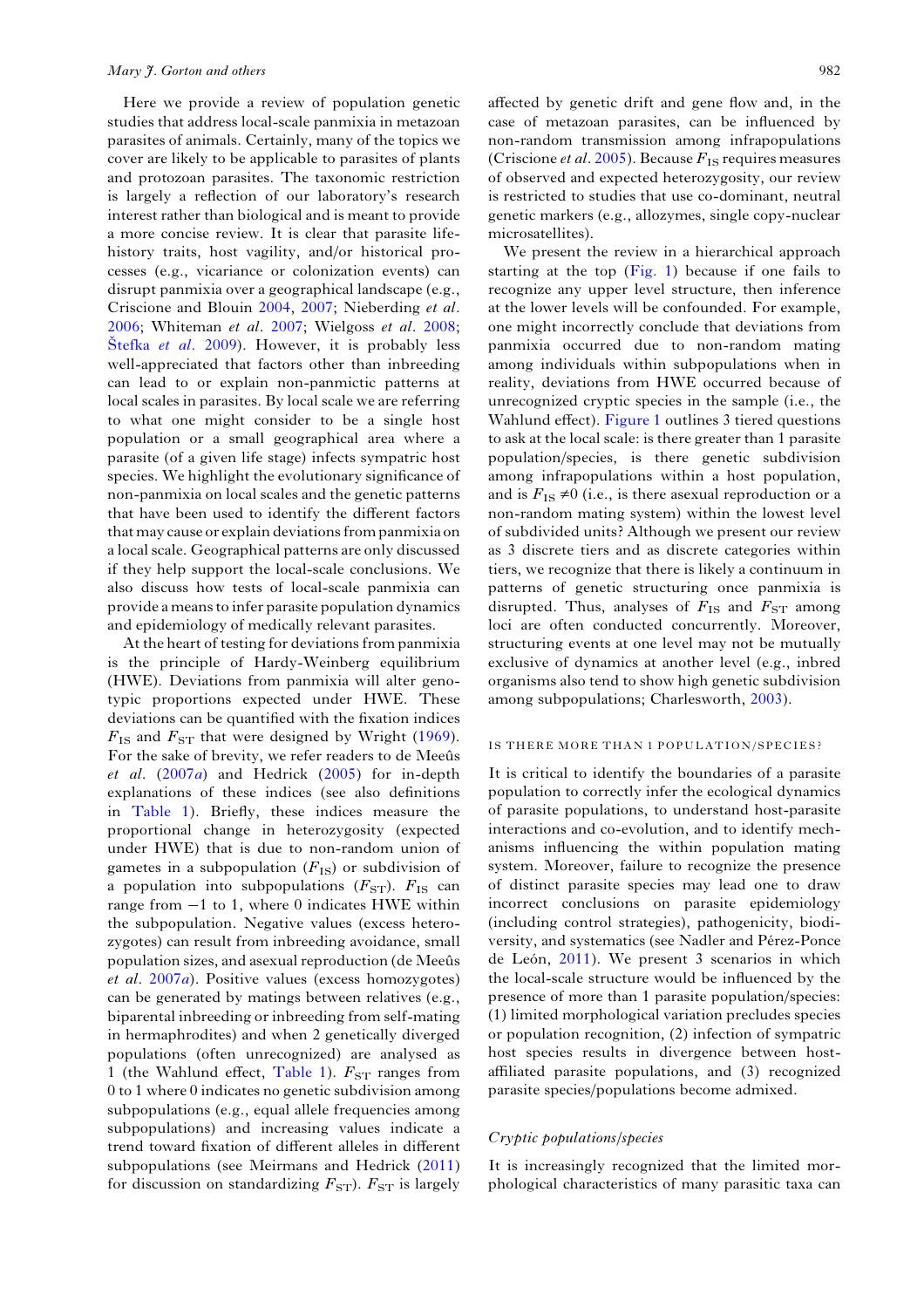#### <span id="page-2-0"></span>Table 1. Glossary of terms in review

| Asexual<br>reproduction | An individual produces new individuals that are genetically identical to the ancestor at all loci in<br>the genome, except those sites that have had somatic mutations (de Meeûs <i>et al.</i> 2007 <i>b</i> ).                                                                                                                                                                                                                                                                                                                                                                        |
|-------------------------|----------------------------------------------------------------------------------------------------------------------------------------------------------------------------------------------------------------------------------------------------------------------------------------------------------------------------------------------------------------------------------------------------------------------------------------------------------------------------------------------------------------------------------------------------------------------------------------|
| Clonal transmission     | Refers to the manner (random or clumped dispersal) in which clonemates are transmitted from<br>the asexual developmental stage to subsequent hosts for ensuing developmental stages.                                                                                                                                                                                                                                                                                                                                                                                                   |
| Clonemate               | Individuals that are the product of an asexual reproductive event of a progenitor individual and<br>thus, are genetically identical. A clone refers to one unique multilocus genotype.                                                                                                                                                                                                                                                                                                                                                                                                 |
| Clonemate-sampling      | Incorrect estimates of $F_{ST}$ among infrapopulations can be obtained if offspring of the adults that<br>colonized the host are used to estimate allele frequencies. This is due to the fact that clonemates,<br>which are genetically identical, could be sampled (i.e., pseudoreplication of individual adults).<br>In the case of digeneans, incorrect estimates of the previous adult generation's mating system could<br>also be inferred if $F_{1S}$ is estimated without reducing the data set to one individual per unique clone<br>(Prugnolle <i>et al.</i> 2005 <i>a</i> ). |
| $F_{\rm IS}$            | A measure of deviation from Hardy-Weinberg equilibrium within subpopulations (see text for<br>a more formal definition).                                                                                                                                                                                                                                                                                                                                                                                                                                                               |
| $F_{ST}$                | A measure of allele frequency differentiation among subpopulations (see text for a more formal<br>definition).                                                                                                                                                                                                                                                                                                                                                                                                                                                                         |
| Mating system           | Refers to the manner (random or non-random) in which gametes are united to form a zygote. In this<br>review, we focus on mating with respect to relatedness.                                                                                                                                                                                                                                                                                                                                                                                                                           |
| Mode of<br>reproduction | Refers to whether offspring are products of asexual or sexual reproduction.                                                                                                                                                                                                                                                                                                                                                                                                                                                                                                            |
| Null allele             | In genotyping, this is an allele that fails to amplify. If an individual is a heterozygote with a null<br>allele, that individual will appear as a homozygote for the allele that did amplify.                                                                                                                                                                                                                                                                                                                                                                                         |
| Sexual reproduction     | For the purposes of this review, we define this as the union of gametes from one (self-mating) or two<br>parents (outcross-mating) where gametes are products of recombination during meiosis.                                                                                                                                                                                                                                                                                                                                                                                         |
| Siblings                | Individuals that share one or both parents and are the product of gamete union. Because gametes<br>are products of recombination during meiosis, siblings are not genetically identical to one another<br>or their parent(s).                                                                                                                                                                                                                                                                                                                                                          |
| Sib-sampling            | Incorrect estimates of $F_{ST}$ among infrapopulations can be obtained if offspring of the adults that<br>colonized the host are used to estimate allele frequencies. This is due to the fact that sibling<br>parasites, which share alleles, could be sampled (i.e., pseudoreplication of individual adults).                                                                                                                                                                                                                                                                         |
| Sib-transmission        | Refers to the manner (random or clumped dispersal) in which siblings are transmitted from<br>their natal host to subsequent hosts for ensuing developmental stages.                                                                                                                                                                                                                                                                                                                                                                                                                    |
| The Wahlund effect      | Refers to a reduction in the observed heterozygosity (relative to that expected under<br>Hardy-Weinberg equilibrium) in a sample caused by subpopulation structure.                                                                                                                                                                                                                                                                                                                                                                                                                    |

lead to an underestimation of the number of parasitic species (Pérez-Ponce de León and Nadler, [2010](#page-15-0); Nadler and Pérez-Ponce de León, [2011;](#page-15-0) Poulin [2011\)](#page-15-0). This underestimation is evident in studies that initially aimed to investigate the population genetics of a presumed single parasite species, but ended up discovering cryptic species (morphologically similar but genetically distinct). Below, we describe examples of such studies with emphasis on how deviations from panmixia revealed the cryptic species/populations.

Fixed allelic differences at allozyme loci led Renaud and Gabrion [\(1988](#page-15-0)) and Reversat et al. [\(1989](#page-15-0)) to conclude that there was more than 1 species in the taxon under investigation (cestode and digenean species, respectively). For example, at 2 loci with 2 alleles each, only homozygous individuals were observed among a sample of the presumed single cestode species Bothrimonus nylandicus (Renaud and Gabrion, [1988\)](#page-15-0). These marine cestodes could be separated into 2 groups based on the homozygous genotypes (i.e., fixed alleles between species). Given the absence of heterozygotes in the 2 populations, they concluded that there was reproductive

isolation between these morphologically indistinguishable groups (Renaud and Gabrion, [1988](#page-15-0)). A third locus with 2 alleles did show heterozygotes. Within the 2 designated groups, this locus was in HWE; however, a collective analysis of all samples showed significant reductions in heterozygotes (i.e., the Wahlund effect). Interestingly, both of these cryptic species can infect the same host species, but they show marked differences in their seasonal dynamics of infection. This latter result highlights how parasite ecology can easily be misinterpreted if one fails to recognize the presence of more than 1 species. Additional examples where fixed allelic differences have identified cryptic parasite populations are given in Nadler and Pérez-Ponce de León [\(2011](#page-15-0)).

Depending on the molecular markers and the time since divergence, fixed allelic differences, may not always be found. As a consequence, additional patterns have been used to identify cryptic populations. For instance, in an allozyme study on the marine digenean Lecithochririum fusiforme,  $F_{IS}$  values were highly variable across loci within infrapopulations and across infrapopulations for a given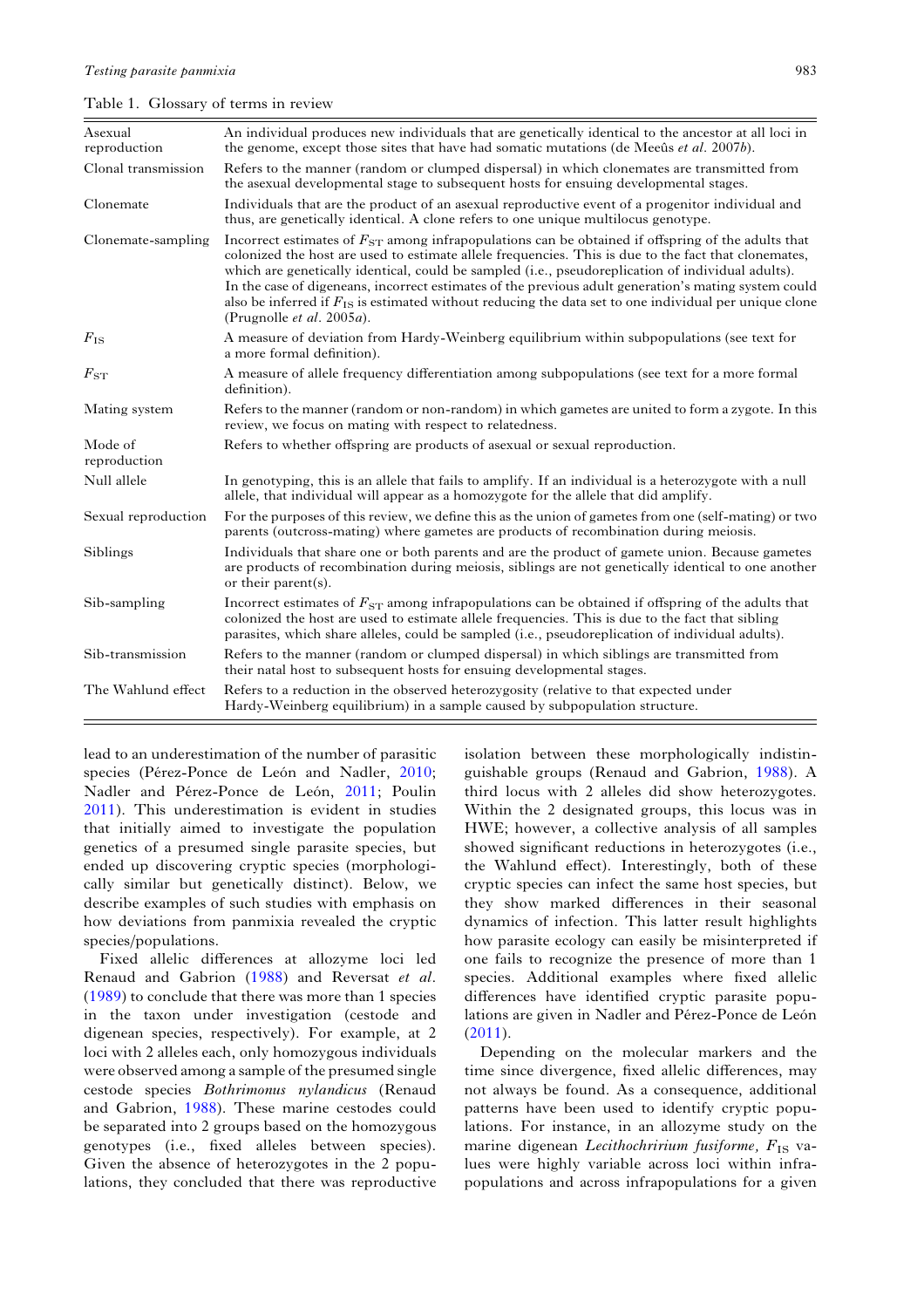<span id="page-3-0"></span>

Fig. 1. Outline of the 3 tiered questions (in bordered boxes) to ask when testing for panmixia in local-scale analyses of parasite populations. Ovals below the 'Yes' answers designate the potential reasons behind the observed deviations from panmixia and are addressed in detail within each subheading of the review.  $F_{1S}$  quantifies the deviation from expected heterozygosity under Hardy-Weinberg equilibrium.

locus (Vilas *et al.* [2003\)](#page-16-0). The authors postulated that the Wahlund effect might explain this variation as an inbred mating system was unlikely to produce such extensive variation in  $F_{IS}$  values among loci. This prediction was based on a qualitative correlation where allozyme loci with high average within-infrapopulation  $F_{IS}$  also had high  $F_{ST}$  among infrapopulations (see Criscione et al. [2011](#page-14-0) for a discussion about what generates this pattern). Unfortunately, Vilas et al. [\(2003\)](#page-16-0) could not test their hypothesis because the amount of tissue needed for allozyme typing precluded the ability to obtain multilocus genotypes (MLGs) for individual worms. Criscione et al. [\(2011\)](#page-14-0) revisited the system with microsatellite loci and observed the same patterns among loci as Vilas et al.  $(2003)$  $(2003)$  $(2003)$ . This time, the ability to obtain MLGs enabled the use of individual-based Bayesian and multivariate clustering methods to test for cryptic population structure [\(Fig. 2](#page-4-0)A). Indeed, most of the deviations from panmixia (e.g., variable average within infrapopulation  $F_{\text{IS}}$  and pairwise infrapopulation  $F_{\text{ST}}$ ) were driven by the presence of 3 cryptic populations (possibly species) that had variable and intermingled distributions across 12 sampled infrapopulations. A different approach led Grillo et al. [\(2007](#page-15-0)) to

conclude there was a cryptic species of the nematode Teladorsagia circumcincta in their samples. Nematodes were collected from 4 French goat farms. Among 3 farms there was no genetic differentiation  $(F_{ST} = 0)$ ; however, the fourth farm was divergent from the other 3. A multivariate clustering method on the MLGs of individual worms demonstrated that this farm contained a mixture of mostly individuals of a cryptic species (as first suggested by sequence data in Leignel et al. [2002\)](#page-15-0) and a few individuals of the 'standard' T. circumcincta species ([Fig. 2B](#page-4-0)).

The examples above highlight how limited morphology can inhibit species discovery. Conversely, extensive intraspecific morphological variation or environmentally induced (e.g., host environment) phenotypic plasticitymaylead to the over-designation of species (Perkins et al. [2011\)](#page-15-0). Tests of panmixia among morphotypes can be used to determine whether a species status is warranted. For example, Grillo et al. [\(2008](#page-15-0)) found that 3 sympatric morphological variants in the nematode genus Teladorsagia (previously recognized as 3 species) did not show genetic differentiation among one another ([Fig. 2C](#page-4-0)), thus indicating that the 3 morphotypes were of the same species.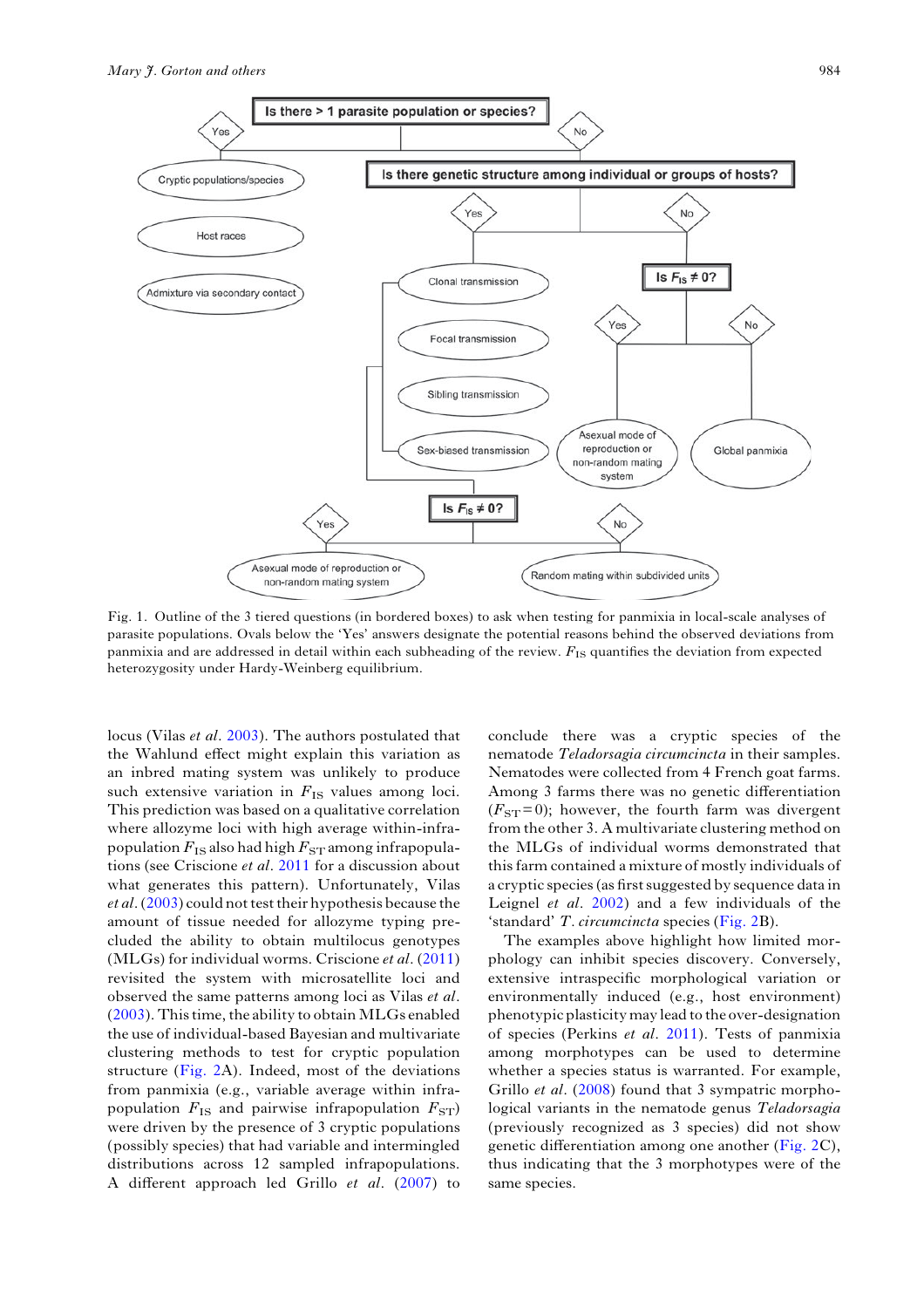<span id="page-4-0"></span>

Fig. 2. Results from individual based Principle Coodinate Analyses (PCoA) used to test for possible underlying cryptic genetic strucuture in parasite populations. (A) PCoA revealed 3 clusters within a sample of trematodes (Lecithochririum fusiforme). Shapes correspond to the 3 cryptic populations identified by Bayesian cluster analyses. There is near complete agreement between the two analyses in the assignment of individuals to the 3 clusters. (B) Shapes correspond to the population of origin for Teladorsagia circumcincta collected from 4 French goat farms. Samples to the right of the figure separate out and represent the cryptic species. Notice that farm FrMe is largely composed of the cryptic species, but also has several worms that cluster with the 'standard' species. There was significant  $F_{\mathrm{ST}}$ between all comparisons of farm FrMe to the other 3 farms, but there was no genetic differentiation among the other 3 farms. (C) Shapes represent the 3 morphotypes of Teladorsagia circumcincta. Notice there is no underlying pattern of structure between the 3 groups, indicating a single species. All 3 studies used nuclear microsatellite markers. Figures were reproduced with permission from Criscione et al. ([2011\)](#page-14-0); Grillo et al.  $(2007)$  $(2007)$ ; and Grillo et al.  $(2008)$  $(2008)$ , respectively.

#### Host races

Many parasites can exploit more than 1 host species at a given developmental stage in their life cycle. When a panmictic parasite population becomes subjected to 2 or more sympatric host species, host-race associated subpopulations may evolve. Genetic subdivision among parasites in different host species could arise

through extrinsic (e.g., ecological separation of life cycles) or intrinsic (e.g., host-induced selection against hybrid parasites) mechanisms (McCoy, [2003\)](#page-15-0). Tests of parasite panmixia among multiple sympatric host species can help determine whether a presumed generalist parasite actually shows some degree of host affiliation.

In a series of publications centred on a seabird-tick system, McCoy and colleagues (McCoy et al. [2001](#page-15-0), [2005;](#page-15-0) Kempf et al. [2009](#page-15-0)) determined the presence of morphologically indistinguishable, but genetically distinct tick subpopulations that were associated with different seabird host species in sympatry. Hostassociated patterns were originally detected by comparing  $F_{ST}$  between ticks (Ixodes uriae) on sympatric host species with  $F_{ST}$  between allopatric populations of the same host species. They found that ticks infecting the same avian host species in allopatric habitats were more genetically similar to one another than ticks occupying different host species within the same habitat (McCoy et al. [2001\)](#page-15-0). Subsequent studies demonstrated that this pattern of host race formation occurred multiple times and in different hemispheres, and is likely a recent phenomenon (McCoy et al. [2005;](#page-15-0) Kempf et al. [2009\)](#page-15-0). Experimental host transplantations suggest these ticks have a quick local adaptive response, and thus may explain the recurrent host-race formation patterns (McCoy et al. [2002\)](#page-15-0). Testing for deviations from panmixia has important epidemiological implications as these ticks are a vector for Lyme disease. Indeed, it was found that the different tick races had different infection intensities of bacteria of the Borrelia burgdorferi s.l. complex. After accounting for these differences among tick races, the overall estimated prevalence of the bacterial pathogen was higher than previously suspected (Gomez-Diaz et al. [2010\)](#page-14-0). A similar rapid host-associated (deer and cattle) divergence pattern was detected for the cattle tick Rhipicephalus microplus (de Meeûset al. [2010\)](#page-14-0). In this study,  $F_{ST}$  based analyses coupled with genetic effective population size estimates and tests of population bottlenecks confirmed that the cattle tick was introduced to New Caledonia after the introduction of deer. Thus, the differentiation between ticks on cattle and deer had occurred in as few as 244 tick generations (de Meeûs et al. [2010](#page-14-0)).

Tests of parasite panmixia among host species also have an important epidemiological application for human parasites. For example, there is always concern that human parasites could be maintained in non-human hosts, such that these non-human hosts serve as a recurrent source (i.e., reservoir) of new parasite infections. Tests of genetic differentiation between human and non-human collected parasites can address whether non-human hosts are serving as reservoir hosts. In the Philippines, Rudge et al. [\(2008](#page-16-0)) carried out such tests with the blood fluke Schistosoma japonicum and found no evidence of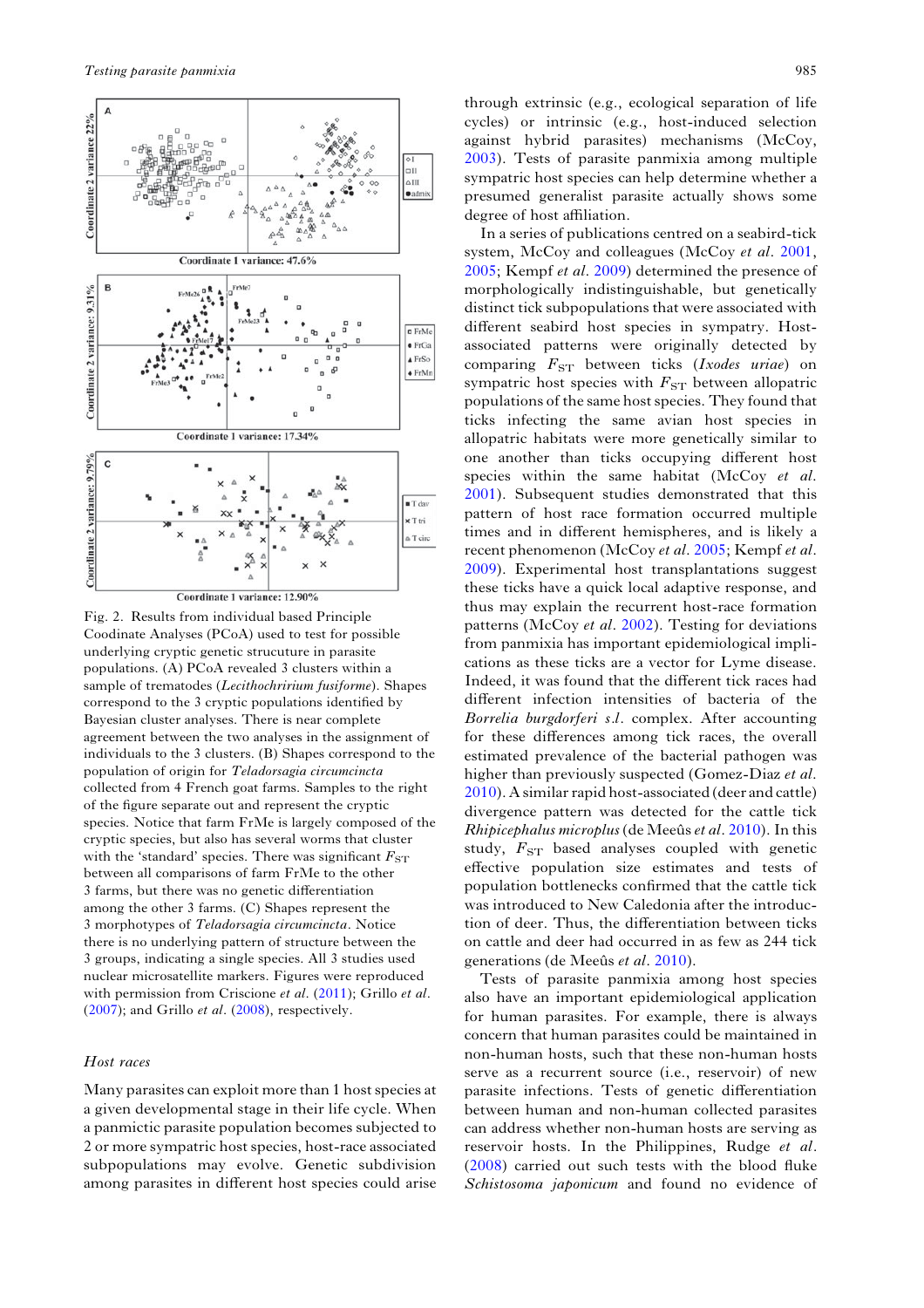parasite genetic structure between humans and dogs. Thus, they concluded that future control programmes should account for transmission among dogs as well as humans. In contrast, similar studies in China revealed variable patterns in which some villages showed low but significant differentiation while others showed no differentiation among human and non-human hosts (rodents, dogs, cattle). Thus, in some villages rodents, dogs, and cattle may be reservoir hosts (Rudge et al. [2009](#page-16-0)). A related question of whether domestic (sheep) or sylvatic (macropods) intermediate hosts of *Echinococcus granulosus* harboured separate strains of the parasite was addressed by Lymbery et al. ([1990\)](#page-15-0). There was no genetic differentiation among parasites from intermediate hosts in sympatry.

#### Admixture via secondary contact

Above, we focused on addressing whether a presumed single parasite population was composed of cryptic species or host-associated populations. Here, we address studies that ask if there is potential secondary contact between 2 recognized parasite species/populations. Given there is secondary contact, an additional question of interest is whether this secondary contact leads to hybridization and possibly panmixia (i.e., homogenization) among the recognized parasite populations/species.

In Wielgoss et al. ([2010\)](#page-16-0), the potential for admixed parasite populations due to re-stocking of the eel host was tested. A previous analysis of geographical structure of the eel nematode Anguillicola crassus found significant genetic structure among 15 sampled locations in Europe (Wielgoss et al. [2008\)](#page-16-0). This genetic divergence should therefore enable one to detect deviations from panmixia in a population where nematodes were introduced via eel re-stocking. Indeed, in a stream with natural eel recruitment, HWE was observed in the nematode population. In contrast, in a river with a history of re-stocking, there was significant positive  $F_{\text{IS}}$ , which could be driven by the admixture of genetically diverged nematode populations (i.e., the Wahlund effect). The hypothesis of admixture of nematode populations was supported via genetic assignment tests that provided evidence of first-generation migrant nematodes mixed among local population nematodes.

Relative to free-living organisms, hybridization studies among metazoan parasites have not received extensive attention (Detwiler and Criscione, [2010\)](#page-14-0). The potential for gene introgression between the 2 populations/species is significant especially in relation to the potential for the introgression of novel host infectivity genes or genes that may play a role in drug-resistance evolution (Barton, [2001\)](#page-14-0). We are aware of only 2 studies that used co-dominant markers to test for contemporary hybridization in sympatric populations. Sympatric populations of

Schistosoma mansoni (blood fluke of humans) and S. rodhaini (blood fluke of rodents) were not panmictic, but rather showed high genetic divergence (Steinauer et al. [2008](#page-16-0)). Nonetheless, Bayesian clustering analyses with microsatellites confirmed contemporary hybridization where introgression appears asymmetric going from S. rodhaini to S. mansoni. The other example of contemporary hybridization is between human and pig-associated populations (which also show strong divergence) of roundworms (traditionally referred to as Ascaris lumbricoides and A. suum, respectively) (Criscione et al. [2007](#page-14-0)). Bayesian clustering methods revealed hybridization in sympatric populations within both Guatemala and China. These studies on Ascaris and Schistosoma highlight the epidemiological importance of panmixia tests in parasites with secondary contact. For instance, the results of both these studies indicate that although there is genetic divergence, there is still some contemporary interbreeding. Therefore, there is necessarily recent cross-transmission among host species.

## IS THERE GENETIC STRUCTURE AMONGST INDIVIDUAL OR GROUPS OF HOSTS?

A common life-cycle feature among many metazoan parasites is that breeding adults are subdivided among infrapopulations (i.e., definitive hosts). The adults release offspring (eggs or larvae) from the definitive host into the external environment and, in general, do not multiply within or on their definitive host (Hudson et al. [2002](#page-15-0)). If transmission leads to a large mixing or dispersal of parasite offspring before infection of definitive hosts, then adult parasites will be randomly distributed among infrapopulations (i.e.,  $F_{ST}$  among hosts will be 0). However, nonrandom transmission among individual or groups of hosts will cause a disruption of panmixia  $(F_{ST}$  among hosts significantly  $> 0$ ) (Criscione and Blouin, [2005](#page-14-0), 2006).

Testing for significant genetic structure among individual hosts is important for 2 reasons. First, the direct observation of parasite dispersal among individual hosts is nearly impossible. Tests for random transmission amongst hosts, however, provide an indirect means to infer the degree of mixing and the factors influencing among-host dispersal itself. Second, disruption of panmixia due to non-random transmission has evolutionary consequences for parasite populations. For example, under HWE the frequency of a rare homozygous genotype is  $q^2$ . However, Wright's [\(1969\)](#page-16-0) models of population structure show that the overall frequency of a rare homozygous genotype approaches the higher frequency of q rather than  $q^2$  when populations become subdivided. Indeed, this conclusion was supported by transmission simulations of Cornell et al. ([2003\)](#page-14-0) wherein parasite offspring from individual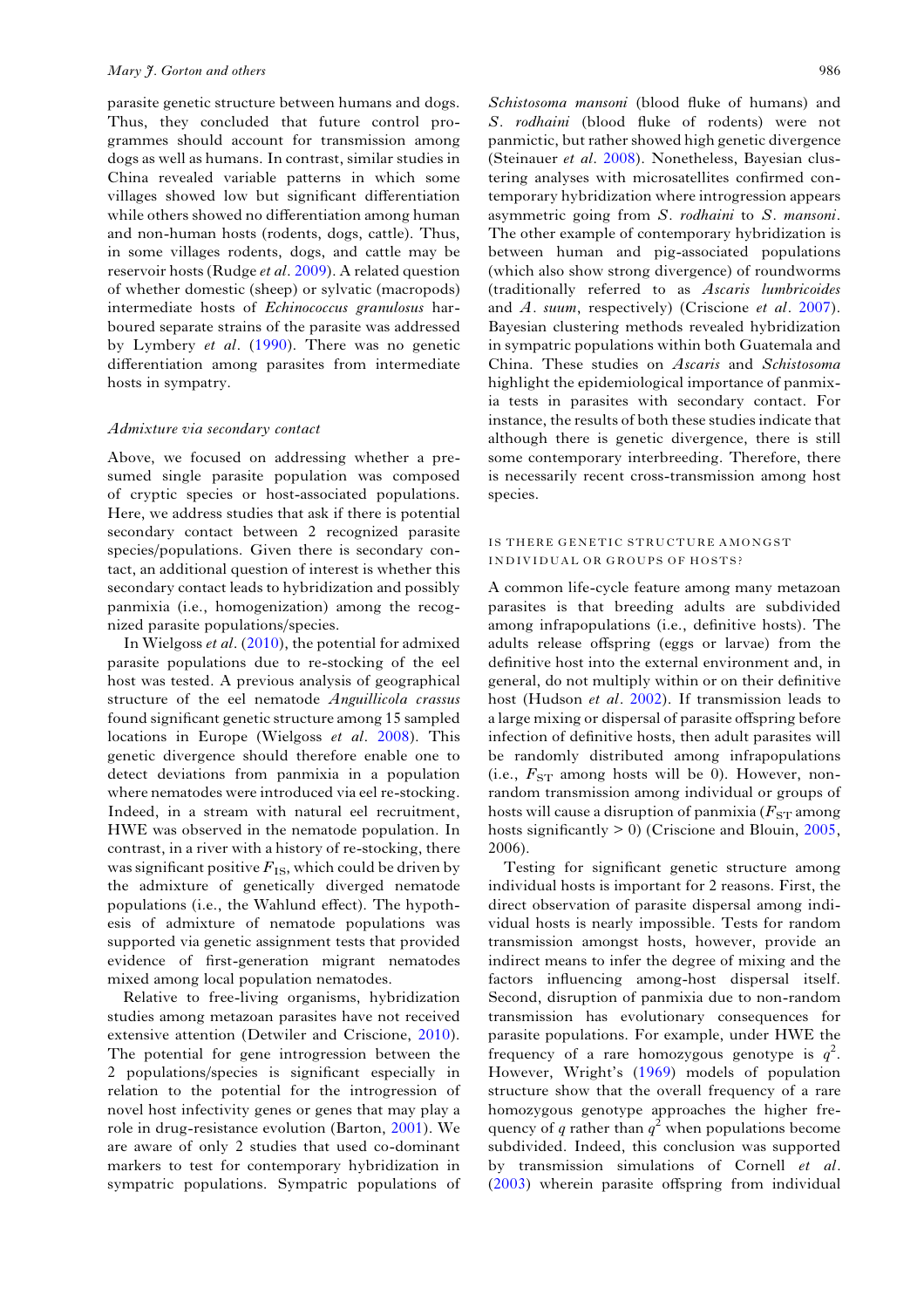infrapopulations were transmitted as a clumped unit (i.e., there was no mixing of offspring amongst infrapopulations) over multiple parasite generations. This increase in the frequency of the rare homozygous parasite genotype across the host population has critical implications for the evolution of drugresistance (Cornell et al. [2003](#page-14-0)). In this section, we first discuss factors that may promote random transmission and then we examine 4 mechanisms that can generate non-panmictic dynamics amongst individual or groups of hosts of a single host population: clonal transmission, focal transmission, sibling transmission, and sex-biased transmission.

#### Random versus non-random transmission

How well parasite offspring are mixed during transmission will be influenced by such factors as host behaviour (e.g., territoriality), transmission environment (terrestrial vs aquatic), parasite lifecycle patterns, and the dispersal ability of free-living stages. In particular, complex life cycles, wherein the parasite transitions through several intermediate hosts before reaching sexual maturity in a definitive host, may increase the opportunity for mixing. There is likely to be a continuum among metazoan parasites along which various transmission processes lead to different levels of genetic differentiation among infrapopulations of a given host population. On one end of the continuum, Criscione and Blouin [\(2006](#page-14-0)) hypothesized that aquatic species with several intermediate hosts will have panmictic structure among infrapopulations (i.e., the aquatic mixing hypothesis). The logic being that the aquatic environment is conducive to parasite offspring dispersal whether as a free-living stage or during infection of an intermediate host. For instance, panmixia among hosts was observed in the freshwater digenean Plagioporus shawi, which cycles from an aquatic snail to an arthropod intermediate host to a fish definitive host (Criscione and Blouin, [2006](#page-14-0)). On the other end of the continuum, parasites that have direct life cycles and require physical contact between definitive hosts for transmission have limited opportunity for offspring mixing (Nadler, [1995\)](#page-15-0). Indeed, significant genetic structure  $(F_{ST} = 0.092)$  was observed among pocket gopher infrapopulations for the chewing louse (Geomydoecus actuosi), which can have multiple generations on a single host (Nadler et al. [1990\)](#page-15-0).

It is important to note that to infer transmission among hosts one must sample the developmental stage that infects the host. Thus, to infer transmission among definitive hosts, adult parasites should be sampled. Unfortunately, in some parasites like human blood flukes (Schistosoma spp.), adult flukes cannot be sampled. As an alternative, fluke eggs have been used as the sampling unit. For example, Agola et al. [\(2009](#page-14-0)) detected significant  $F_{ST}$  for S. mansoni

among 12 children in a localized area of Kenya. However, this structure could be due to the sampling of sibling parasites because parasite eggs were collected from individual hosts. As siblings share alleles, sib-sampling ([Table 1](#page-2-0)) can distort the allele frequencies of the actual adult parasites that colonized the individual hosts (Criscione et al. [2005\)](#page-14-0). Thus, one may falsely conclude there was nonrandom transmission among infrapopulations. For a thorough discussion on sib-sampling, we refer readers to Steinauer *et al.* [\(2010](#page-16-0)). One way to remove this effect is to do a hierarchical  $F$ -statistical analysis with infrapopulations nested in some higher level unit of substructure. Such an analysis still does not enable interpretation of  $F_{ST}$  among infrapopulations, but may allow for inference at higher levels of substructure.

#### Clonal transmission

Some metazoan parasites (digeneans and Echinococcus cestodes) have an obligate larval asexual and obligate adult sexual phase in their development. Thus, for these parasites, it is also of interest to discuss the mixing potential of identical clones (clonemates) from the asexual phase to the adult phase in definitive hosts. Clumped clonal transmission can have a profound effect on genetic structure among infrapopulations. The theoretical work of Prugnolle *et al.*  $(2005a, b)$  $(2005a, b)$  $(2005a, b)$ shows that as the variance in reproductive success among larval clones increases in an intermediate host, so does genetic differentiation  $(F_{ST})$  among infrapopulations in subsequent intermediate or definitive hosts. The latter holds true if there is not complete mixing from the host with asexual parasite reproduction to subsequent hosts (i.e.,  $m_2 \neq 1$ ; see Prugnolle *et al.*  $2005a$  $2005a$ . Moreover, Prugnolle *et al.*  $(2005a)$  stated that when using genetic differentiation among definitive hosts to infer offspring dispersal from definitive host to the host where there is asexual reproduction  $(i.e., m<sub>1</sub>)$ , multiple copies of a clone need to be reduced to a single representative within each definitive host. For methods to test whether repeated MLGs represent true clonemates, we refer readers to Gregorius  $(2005)$  $(2005)$  and Arnaud-Haond et al.  $(2007)$  $(2007)$ .

Studies to date largely support the aquatic mixing hypothesis in that the variance in clonal reproductive success tends to be low in digeneans with full aquatic transmission or transmission involving open water systems (rivers, oceans) and bird definitive hosts. In part, this is due to the fact that few repeated copies of a clone have been found. Adult samples of Plagioporus shawi from salmon yielded 99% to 100% of unique clones among genotyped individuals (Criscione and Blouin, [2006](#page-14-0)). Thus, clonal reproductive success had no effect on among-host genetic differentiation. Among the 3 cryptic clusters identified with adult samples of Lecithochirium fusiforme from eels, the percentage of truly unique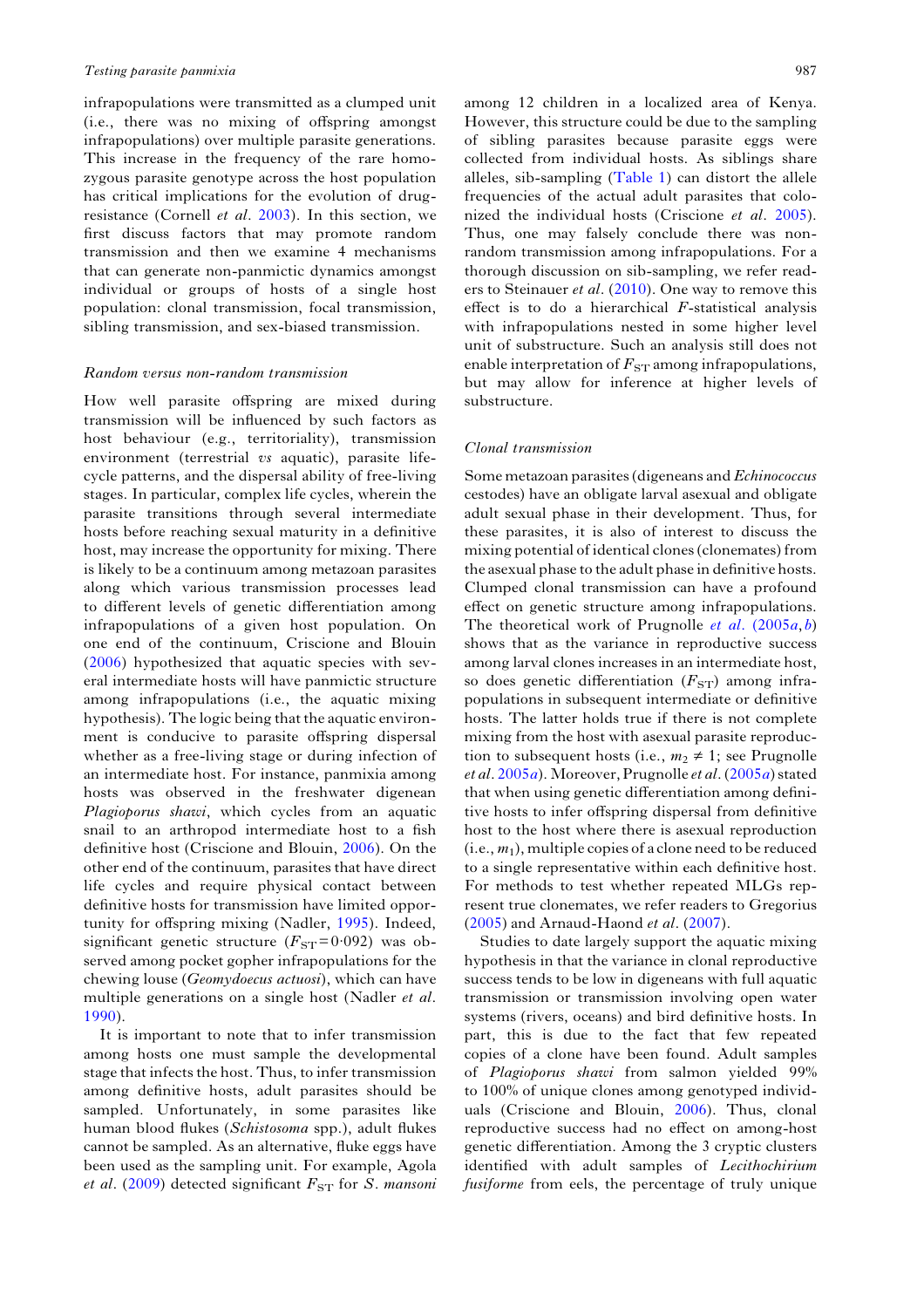clones among genotyped individuals was 97%, 89%, and 95% for Clusters I, II, and III, respectively (Criscione et al. [2011\)](#page-14-0). Only in Cluster II was  $F_{ST}$ among infrapopulations significant due to the presence of repeated clones within hosts ([Table 2\)](#page-8-0). Other studies have been conducted at the second intermediate host level and reported values of 97% for Diplostomum pseudospathaceum in sticklebacks (Rauch et al. [2005\)](#page-15-0), 98% in Gymnophallus sp. in cockles (Leung et al. [2009](#page-15-0)), and 97% and 98% for Maritrema novaezealandensis in crabs and amphipods, respectively (Keeney *et al.* [2007](#page-15-0) $a$ ,  $b$ ). Keeney *et al.*  $(2007a)$  $(2007a)$  observed that crabs were occasionally infected by multiple copies of a clone, and this resulted in significant genetic differentiation among hosts [\(Table 2\)](#page-8-0). However, they discussed that additional mixing to bird definitive hosts is likely to reduce the effect of clonal variance in reproductive success. For the above-mentioned aquatic trematodes (all of which require 3 or more hosts in their life cycle), when repeated clones are removed, genetic differentiation among hosts is no longer observed ([Table 2\)](#page-8-0). Thus, there is substantial mixing of parasite offspring prior to their asexual stage in the mollusk first intermediate host.

We are unaware of any examples where clonal transmission has been examined in fully terrestrial systems, but there are 3 examples from semiterrestrial life cycles. Among rat hosts in marsh habitats, the percentage of unique clones was 80 to 85% in Schistosoma mansoni (Prugnolle et al. [2002](#page-15-0),  $2004a$  $2004a$ ). The removal of repeated clone copies for both male and female worms reduced  $F_{ST}$  among hosts, but  $F_{ST}$  still remained significant [\(Table 2\)](#page-8-0). In this 2-host life cycle, cercariae of S. mansoni are released from snails into shallow pools and directly penetrate the rat host. Therefore, a clumped transmission of clones may be likely if a rat remains temporarily stationary in a wet area. Furthermore, eggs of trematodes having terrestrial definitive hosts may often be deposited into a habitat unsuitable for transmission, thereby potentially causing greater reproductive skew among infrapopulations and low mixing potential of parasite offspring from rat to snail hosts. Similarly, clonal transmission was important for Fasciola hepatica (the percentage of unique clones was  $0.577$ ).  $F_{ST}$  amongst sheep infrapopulations on a farm was reduced after removing clones indicating clumped clonal transmission. However,  $F_{ST}$  remained significant after clone removal, thus indicating non-random transmission from definitive to snail hosts (Vilas et al. [2012](#page-16-0)). Like F. hepatica, Fascioloides magna also has a 2-host life cycle going from an aquatic snail to cercariae encysting on vegetation to a deer final host. Thus, it is likely that a deer host will ingest a clump of metacercariae consisting of many copies of the same clone. Indeed, Mulvey et al. [\(1991](#page-15-0)) found several deer that had more repeated MLGs than expected by chance. Amongst infrapopulations  $F_{ST}$  was not

estimated, but simulations showed that  $F_{ST}$  amongst geographical hunt units was largely affected by the presence of repeated copies of clones. It would be interesting to test fully terrestrial parasites such as in Echinococcus or Dicrocoelium dendriticum to determine whether they too have clumped clonal transmission.

#### Focal transmission

One cause of non-random transmission is the presence of largely independent foci of infection among host groups in the host population. Such foci can lead to the partitioning of parasite genetic variation amongst infrapopulations. For example, if different groups of hosts had site fidelity to separate water sources and if parasite transmission occurred only in contact with water, then there is potential to have limited parasite gene flow amongst the different infection foci. Over several parasite generations, the infection foci would become genetically and demographically subdivided even in the presence of a panmictic host population.

Because parasite dispersal is almost impossible to observe directly, it is necessary to use population genetic methods to identify foci of transmission. Testing for foci of infection is of critical epidemiological importance especially with regards to transmission models that are used to evaluate control strategies. While classic models of transmission incorporate transmission heterogeneities such as different probabilities for individual host infection, they assume a single transmission unit (implicit in the measure of a single basic reproduction number,  $R_0$ ) for a single human population. Stemming from these models is the 20/80 rule (20% host population is responsible for 80% transmission), which implies targeted treatment of the heavily infected can greatly reduce transmission (Woolhouse et al. [1997,](#page-16-0) [1998](#page-16-0)). Recent models indicate that if separate parasite populations exist in an interconnected network, then targeting high intensity infections may not improve effectiveness of control (Gurarie and Seto, [2009](#page-15-0)). Thus, it is important to test whether a single host population corresponds to a single parasite transmission unit.

Jones and Britten [\(2010](#page-15-0)) tested whether social colonies of the black-tailed prairie dog corresponded to focal points of transmission for the flea Oropsylla hirsute. No genetic structure was observed amongst colonies. The authors postulate that the use of multiple mammal species may contribute to dispersal. It is also important to note that in contrast to lice, fleas do not need to spend their entire life on a single host (compare to the louse genetic structure results of Nadler et al. [1990](#page-15-0)). Continuity in habitat may also limit focal transmission. For instance, amongst 5 locations of an  $1800 \text{ km}^2$  region of Lake Victoria, cercarial samples of S. mansoni did not show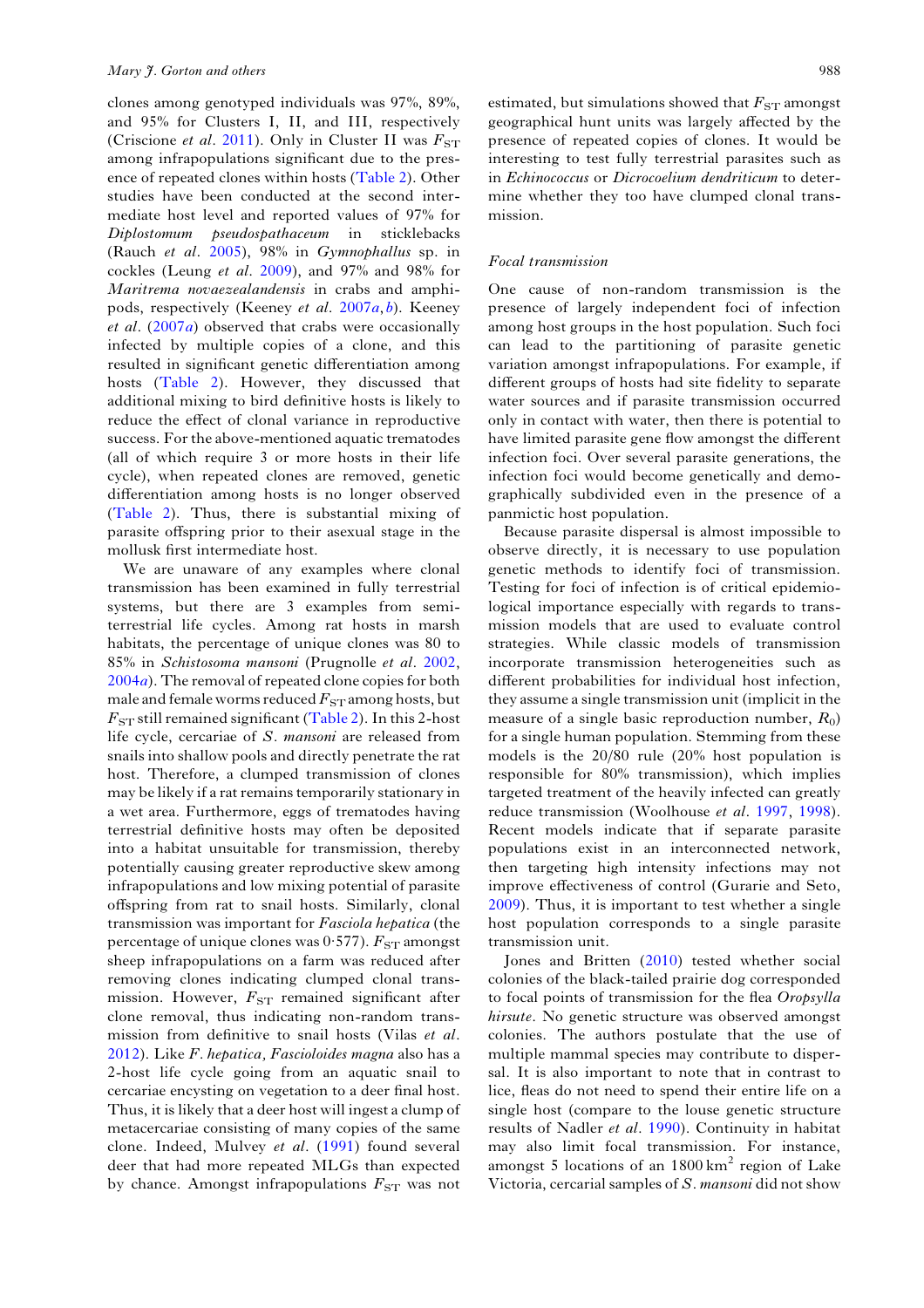| <b>Species</b>                                                                                                                          | $F_{ST}$ with repeated<br>copies of MLGs           | $F_{ST}$ with MLGs<br>reduced to 1<br>copy per host | Habitat                                         | Reference                                                                                          |
|-----------------------------------------------------------------------------------------------------------------------------------------|----------------------------------------------------|-----------------------------------------------------|-------------------------------------------------|----------------------------------------------------------------------------------------------------|
| Fasciola hepatica<br>Fascioloides magna <sup>a</sup><br>Lecithochirium fusiforme <sup>b</sup><br>Cluster I<br>Cluster II<br>Cluster III | $0.224*$<br>0.011<br>0.011<br>$0.016*$<br>$-0.011$ | $0.108*$<br>0.006<br>$-0.003$<br>0.004<br>$-0.022$  | Semi-terrestrial<br>Semi-terrestrial<br>Aquatic | Vilas <i>et al.</i> $(2012)$<br>Mulvey et al. (1991)<br>Criscione et al. (2011)                    |
| Maritrema novaezealandensis<br>Plagioporus shawi <sup>c</sup><br>Schistosoma mansoni<br>Females<br>Males                                | $0.009*$<br>N/A<br>$0.07*$<br>$0.035*$             | 0.004<br>0, 0, 0.002, 0.01<br>$0.045*$<br>$0.024*$  | Aquatic-seabird<br>Aquatic<br>Semi-terrestrial  | Keeney <i>et al.</i> $(2007a)$<br>Criscione and Blouin<br>(2006)<br>Prugnolle <i>et al.</i> (2002) |

<span id="page-8-0"></span>

|  | Table 2. Impact of clonal transmission on $F_{ST}$ among digenean infrapopulations when copies of multilocus |  |  |  |  |  |
|--|--------------------------------------------------------------------------------------------------------------|--|--|--|--|--|
|  | genotypes (MLGs) are included or reduced to one copy within a host                                           |  |  |  |  |  |

<sup>a</sup> Analyses not based on actual data, but on re-sampling simulations. Also, analyses are for among deer hunt units and not among infrapopulations (Mulvey *et al.* 1991). Test of significance was not applicable in their simulations. Actual observed  $F_{ST}$  among hunt units was 0.016.

<sup>b</sup> Analyses conducted separately for the 3 cryptic clusters identified in the sample (Criscione *et al.* 2011).<br><sup>c</sup> Among host structure was tested in 2 geographical populations and 2 time periods (4 population samples), values are reported. Only one pair of flukes was identified as clonemates, so there was no variation in clonal reproductive success to impact among-infrapopulation genetic structure.

\* Denotes significant genetic differentiation among infrapopulations.

any genetic structure (Steinauer et al. [2009\)](#page-16-0). These results suggest that this continuous portion of the lake is a single source pool of infection. In contrast to the above studies, others have provided evidence for potential foci of infection. In a Brazilian village  $({\sim 60 \text{ km}^2})$  that lined a river drainage system, hierarchical F-statistical analyses revealed significant structure among hamlets (Thiele et al. [2008](#page-16-0)). On a similar scale, the tick Ixodes uriae had significant  $F_{ST}$  between topographical features on the breeding cliffs of the Black-legged kittiwake (McCoy et al. [2003\)](#page-15-0).

The above studies test *a priori* delimited boundaries to determine whether they represent foci of infection within a host population. However, incorporation of molecular data into a landscape genetics framework can provide more detailed information on epidemiological correlates of the transmission process and can identify source pools of infection. The latter approach was used by Criscione et al. ([2010](#page-14-0)) to examine the epidemiology of human roundworms (A. lumbricoides) in Jiri, Nepal. In this study, Bayesian clustering methods, which test for underlying structure based on HWE, were first used to determine whether there were non-panmictic dynamics at a very small scale  $(14 \text{ km}^2)$ . There was strong support for local-scale genetic structuring. The results of the population clustering analyses were subsequently incorporated into multivariate regression methods to elucidate spatial, geographical, or epidemiological features associated with the partitioning of genetic variation in the sampled worms. These analyses revealed 3 key insights into

Ascaris transmission in Jiri: there were separate foci of transmission at this local scale, households and nearby houses shared genetically related parasites, and people re-acquired their worms from the same source pool of infection over time. These results (along with those from Thiele  $et$   $al.$  [2008](#page-16-0)) challenge the dogma that a single human community will correspond to a homogenous parasite population. Thus, in Jiri, multiple source pools of infection need to be considered when modelling parasite transmission, especially in relation to modelling drug treatment control strategies (Criscione et al. [2010\)](#page-14-0).

#### Sibling transmission

We make a distinction between focal transmission where multiple parasite generations are cohesively cycled at a given source point of host infection to that of sibling transmission where parasite offspring are transmitted as a clump within a single life-cycle round. Focal transmission may certainly lead to sibling transmission. Nonetheless, we discuss sibling transmission as a separate mechanism for creating non-panmixia among infrapopulations as sibling transmission does not need to be tied to a specific spatial point of infection and its effects may be a transient phenomenon depending on local parasite population sizes and infection intensities. The significance of sibling transmission is that matings between relatives may increase if siblings are cotransmitted, thus leading to non-random mating dynamics within hosts (i.e., bi-parental inbreeding) (see *Mating systems*). Please note that our reference to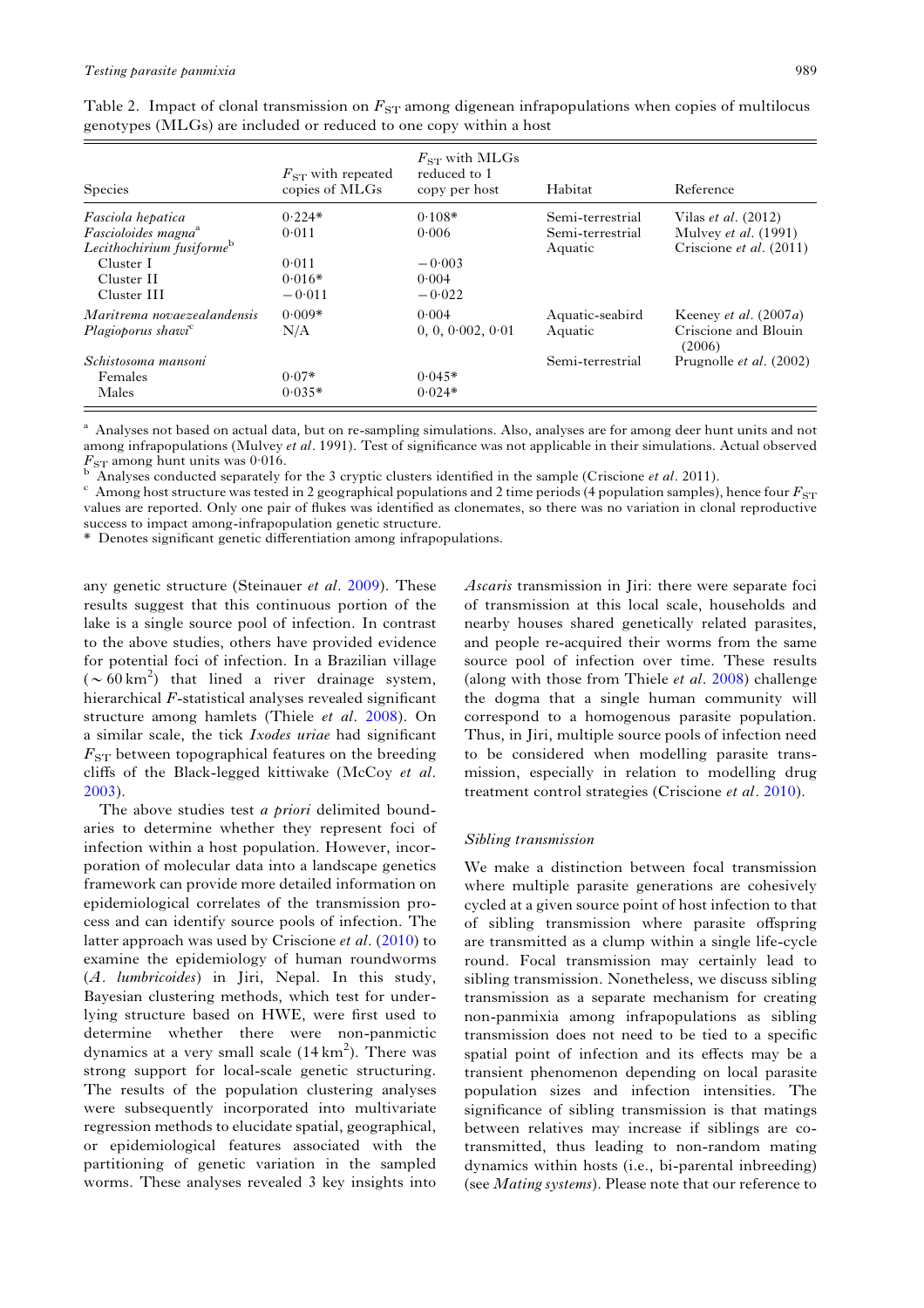sibling transmission should not be confused with the issue of statistical artifacts generated by sib-sampling (as was discussed above, [Table 1](#page-2-0)). Here we are concerned with studies that specifically test for related parasites within their samples.

An excellent example of sibling transmission is provided by Guzinski et al. ([2009\)](#page-15-0) where the withinhost relatedness at each of 3 stages (larval, nymph, and adult) of the tick Bothriocroton hydrosauri was analysed. Female ticks deposit their egg clutch in a lizard refuge and the larvae remain clustered until a suitable lizard host is encountered. After a host is infected, engorged ticks detach over a number of days and possibly over multiple refuges. This process is repeated over subsequent developmental stages. Thus, the authors hypothesized that within-host relatedness of ticks should decrease over successive developmental stages. Indeed, this was the observed result, thereby illustrating how population genetics data can provide insight into the transmission process. The authors also indicate that sibling transmission can lead to inbreeding by showing that  $F_{IS}$  was significantly positive over all sampled adults; however, genetic structuring among infrapopulations will also contribute to this  $F_{IS}$  (i.e., the Wahlund effect). Thus, it would be more appropriate to partition the genetic structuring to estimate the average within-host  $F_{IS}$ and among-host  $F_{ST}$  to elucidate the effects of sibling transmission.

Sibling cohorts have also been implicated as causing significant  $F_{IS}$  within hosts in the ticks Rhipicephalus microplus and Ixodes texanus (Koffi et al. [2006;](#page-15-0) Chevillon et al. [2007](#page-14-0); Dharmarajan et al. [2011](#page-14-0)). In these studies, no structure among infrapopulations was detected. However, Bayesian clus-tering (Chevillon et al. [2007](#page-14-0)) or parentage analyses (Dharmarajan et al. [2011](#page-14-0)) indicated that different sibling groups resulting from a strong variance in the reproductive success of females (i.e., a high variance in the number of sibs from a few clutches) might be present within the sample of ticks. Thus, to cause a positive  $F_{\text{IS}}$  within hosts, there must be admixed sibling groups on individual hosts where the mean sib-group size would have to be at least greater than 2 (the value assumed when modelling the genetics of ideal panmictic populations; e.g., Crow and Denniston, [1988\)](#page-14-0). Dharmarajan et al. ([2011\)](#page-14-0) reported a mean sib-group size of 2 for all tested samples and stated that parentage analyses "regularly pooled individual ticks from different infrapopulations (<5% individuals within kin groups being from a single host)." These results indicate there was no admixture in infrapopulations, thus it remains unclear as to why there is positive within-host  $F_{\text{IS}}$  for I. texanus. Chevillon et al. ([2007\)](#page-14-0) did not give the among-host distribution of the potential sib-groups, but additional tests suggested that the positive  $F_{\text{IS}}$ was not due to non-random mating on hosts (see section on *Mating systems* below). They suggest that additional work is needed to verify the accuracy of Bayesian clustering methods to identify sibling groups.

Overall there has not been extensive work testing for sibling transmission in different environments or parasites with different life cycles. The largely panmictic dynamics detected in aquatic systems (see sections on *Clonal transmission* and *Mating systems*) indicate that co-transmission of parasite siblings is rare in aquatic systems. Similarly, in a semiterrestrial system, Steinauer et al. [\(2009\)](#page-16-0) showed that S. mansoni cercariae from co-infected snails were not more or less related than expected by the background levels of relatedness. It will be interesting to explore the potential for sibling transmission to definitive hosts in terrestrial flatworm systems such as tapeworms that release sibling offspring as clumps via intact gravid proglottids.

## Sex-biased transmission

Amongst dioecious parasites, sex-biased transmission can lead to sex-specific genetic structure among individual hosts (Prugnolle et al. [2003](#page-15-0)). Variation in the dispersal potential of free-living stages, in host use, or immunological interaction with hosts may induce differences in the transmission patterns between male and female parasites (Prugnolle et al. [2003](#page-15-0)). Thus, tests of sex-specific genetic structure can help elucidate whether epidemiological studies need to consider males and females separately. Moreover, sex-biased dispersal may have evolutionary significance as a means of avoiding inbreeding, reducing local mate competition (e.g., the sex with higher mate competition disperses more) or reducing local resource competition (Prugnolle and de Meeûs, [2002](#page-15-0)). Also, in small populations, a difference in parental male and female allele frequencies increases offspring heterozygosity (and hence, a negative  $F_{1S}$  in a sample of offspring) (Balloux, [2004](#page-14-0)), which may have evolutionary and epidemiological significance in a host-parasite arms race (Prugnolle et al. [2003](#page-15-0)). For a review on methods to infer sexbiased dispersal see Prugnolle and de Meeûs [\(2002](#page-15-0)).

Prugnolle et al. [\(2002](#page-15-0)) tested for sex-biased dispersal with S. mansoni among rat infrapopulations and found that males were significantly more randomly distributed among definitive hosts than females. Building off of that study, Prugnolle et al.  $(2004a)$  $(2004a)$  $(2004a)$  found that female clones that were more heterozygous were more common than expected by chance. This in part explained why females were more structured than males as this correlation was not observed in males. Further, after only including single copies of clones in the dataset, there was still a sex difference in among-infrapopulation genetic structure (see Prugnolle et al. ([2002\)](#page-15-0) for discussion of possible mechanisms generating this pattern). Sexbiased dispersal with the males dispersing more has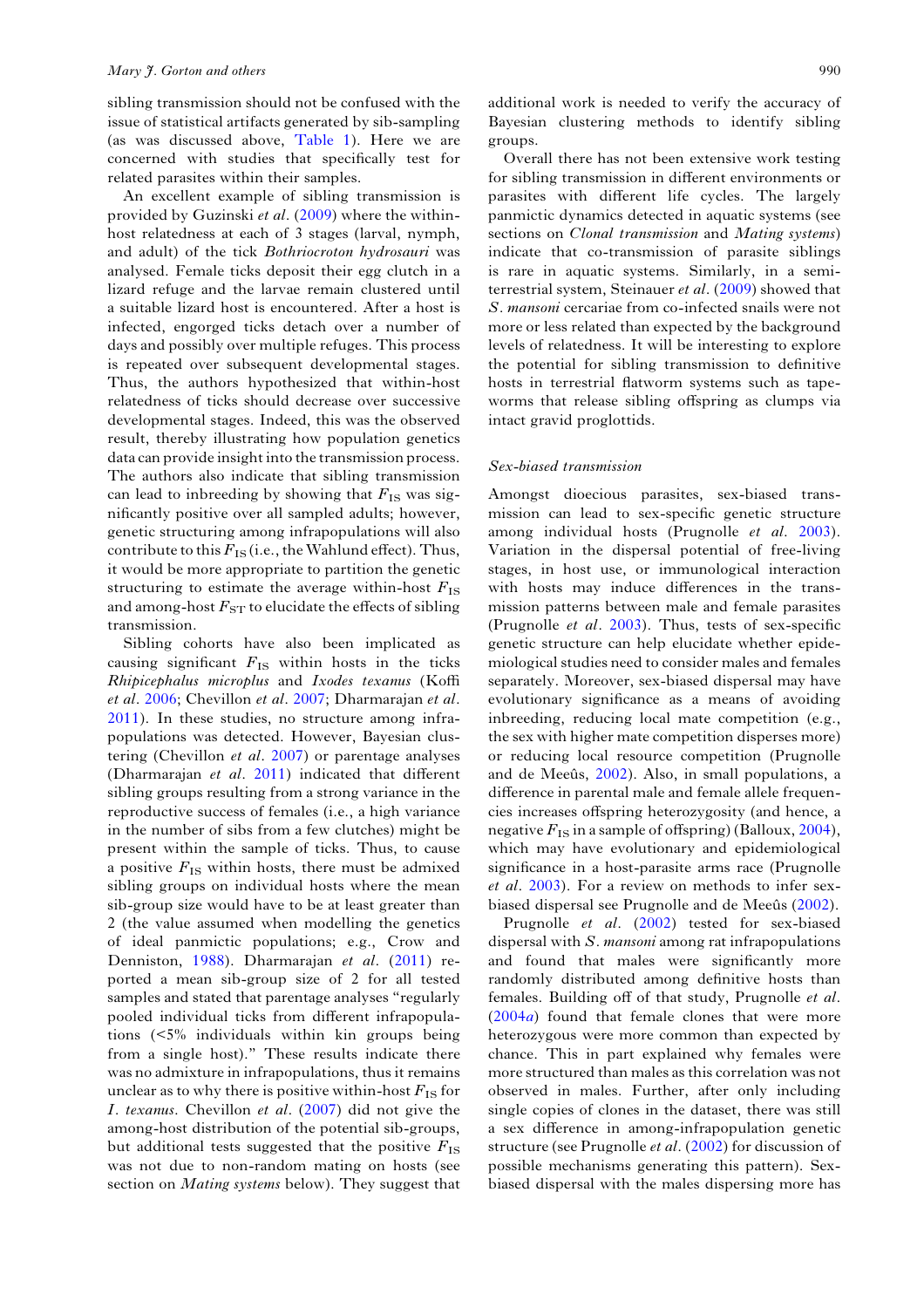also been observed in the tick Ixodes ricinus (de Meeûs et al. [2002](#page-14-0); Kempf et al. [2010\)](#page-15-0). Though this study was amongst geographical populations and not infrapopulations, we mention it as it is the only other known parasite example of sex-biased genetic structure. The authors suggest that maybe male ticks use more vagile hosts than female ticks. Other studies have tested for sex-biased genetic structure, but have not detected it or have not found overwhelming support (tick R. microplus, Koffi et al. [2006](#page-15-0); tick Dermacentor variabilis, Dharmarajan et al. [2010](#page-14-0); roundworm A. lumbricoides, Criscione, unpublished observations).

#### IS  $F_{1S} \neq 0$ ?

At the lowest tier in [Fig. 1,](#page-3-0) tests of panmixia are used to understand the mating interactions, or lack thereof, among individuals. Within-host estimates of  $F_{\text{IS}}$  provide an indirect means to infer the mode of reproduction (sexual vs asexual) and/or mating system (mechanism of gamete union) of the preceding adult generation ([Table 1](#page-2-0)). Metazoan parasites display a wide diversity of reproductive modes including asexual or sexual, alternating sexual and asexual, and a mix of asexual and sexual (de Meeûs et al. [2007](#page-14-0)b). Further, there are monoecious (i.e., hermaphroditic) and dioecious species, even within a phylogenetically related group (e.g., Platyhelminthes). Thus, there are many opportunities for deviations from panmixia due to different mating systems or modes of reproduction among metazoan parasites. However, few parasite population genetics studies of metazoans have had the sole purpose of determining the mode of reproduction or mating system nor have many studies attempted to understand the underlying factors that influence the mode of reproduction or mating system in nature.

#### Mode of reproduction

Asexual reproduction will generate an excess of heterozygotes and thus drive  $F_{\text{IS}}$  to negative values (Prugnolle *et al.*  $2005a, b$  $2005a, b$  $2005a, b$ ; de Meeûs *et al.*  $2006$ ). Two theoretical models have been used to understand the effects of asexual reproduction on the population genetics of clonal diploids. In the first model, Balloux et al. [\(2003\)](#page-14-0) considered monoecious organisms that, as adults, reproduce as<br>exually with probability  $c$  and sexually with probability  $1 - c$ . Their model demonstrated that very high rates of asexual reproduction led to negative  $F_{\text{IS}}$ . Low levels of sexual reproduction caused  $F_{\text{IS}}$  to become zero; nevertheless, such low levels of sex still greatly increased the variance in  $F_{\text{IS}}$ among loci. Although not exactly the same, the life cycle of the nematode Strongyloides ratti approximates this model. Parthenogenetic females infect rat hosts and produce eggs that are introduced into the environment via the host's feces. These eggs may

(1) develop into males and females that mate outside the host to produce infective larvae (heterogonic development), or (2) develop directly into infective female larvae (homogonic development). Thus, a certain proportion of adults will reproduce sexually and the others asexually as in the model of Balloux et al. [\(2003](#page-14-0)). In studies to understand dispersal of S. *ratti*, Fisher and Viney [\(1998](#page-14-0)) and Paterson *et al.* [\(2000](#page-15-0)) sampled parasite eggs from hosts and genotyped larvae at 2 allozyme loci. They found that the average within-host  $F_{1S}$  was negative, and that  $F_{ST}$ was significant among hosts (Paterson *et al.* [2000\)](#page-15-0). However, this is a case where the effects of clonematesampling (analogous to sib-sampling discussed in Random vs non-random transmission, [Table 1\)](#page-2-0) should be considered. The negative  $F_{\text{IS}}$  in the larval sample is likely to be driven by the sampling of many clonal larvae originating from the parasitic parthenogenetic females. The sampling of many offspring that are clone-mates will result in infrapopulation allele frequency estimates that will be different from the true allele frequencies among the female worms that actually colonized the hosts. Thus, the estimated  $F_{ST}$ among infrapopulations is likely to be incorrect. In the UK, it was estimated that homogonic development predominates (Fisher and Viney, [1998](#page-14-0), and references therein). It would be interesting to directly genotype the adult worms from rodents to determine whether the  $F_{\text{IS}}$  expectations for a highly clonal species (Balloux *et al.* [2003](#page-14-0)) can be observed in the UK relative to populations with greater heterogonic development. The Balloux et al. [\(2003](#page-14-0)) model may also be applicable in other species where adult parthenogenesis has been documented (e.g., in some digenean and cestode species; Whitfield and Evans, [1983\)](#page-16-0).

In the second model, Prugnolle *et al.*  $(2005a, b)$  $(2005a, b)$  $(2005a, b)$  $(2005a, b)$  $(2005a, b)$ developed a theoretical model for parasitic organisms that undergo asexual reproduction in intermediate hosts, and obligate sexual reproduction in a definitive host. Digeneans and Echinococcus cestodes fit this model. Asexual reproduction within the intermediate host creates variance in the reproductive success of each unique genotype, which could ultimately cause deviations in HWE. As the variance in the number of copies produced by different clones increases, the within-host  $F_{1S}$  becomes increasingly negative and can reach a maximum of −1 if a single heterozygous clonal genotype colonizes the host [\(Fig. 3](#page-11-0); Prugnolle et al. [2005](#page-15-0)b). Indeed, empirical data support this theoretical work in that when repeated copies of clones are removed  $F_{\text{IS}}$  values increase (e.g., Prugnolle et al. [2004](#page-15-0)a, [2005](#page-15-0)b; Criscione et al. [2011](#page-14-0); Vilas *et al.* [2012](#page-16-0)). It is important to note that because multiple copies of a clone may be present, it is important to include only 1 copy of each clone (i.e., avoid clone-mate sampling) to correctly infer the mating system of the previous adult generation (Prugnolle et al. [2005](#page-15-0)a).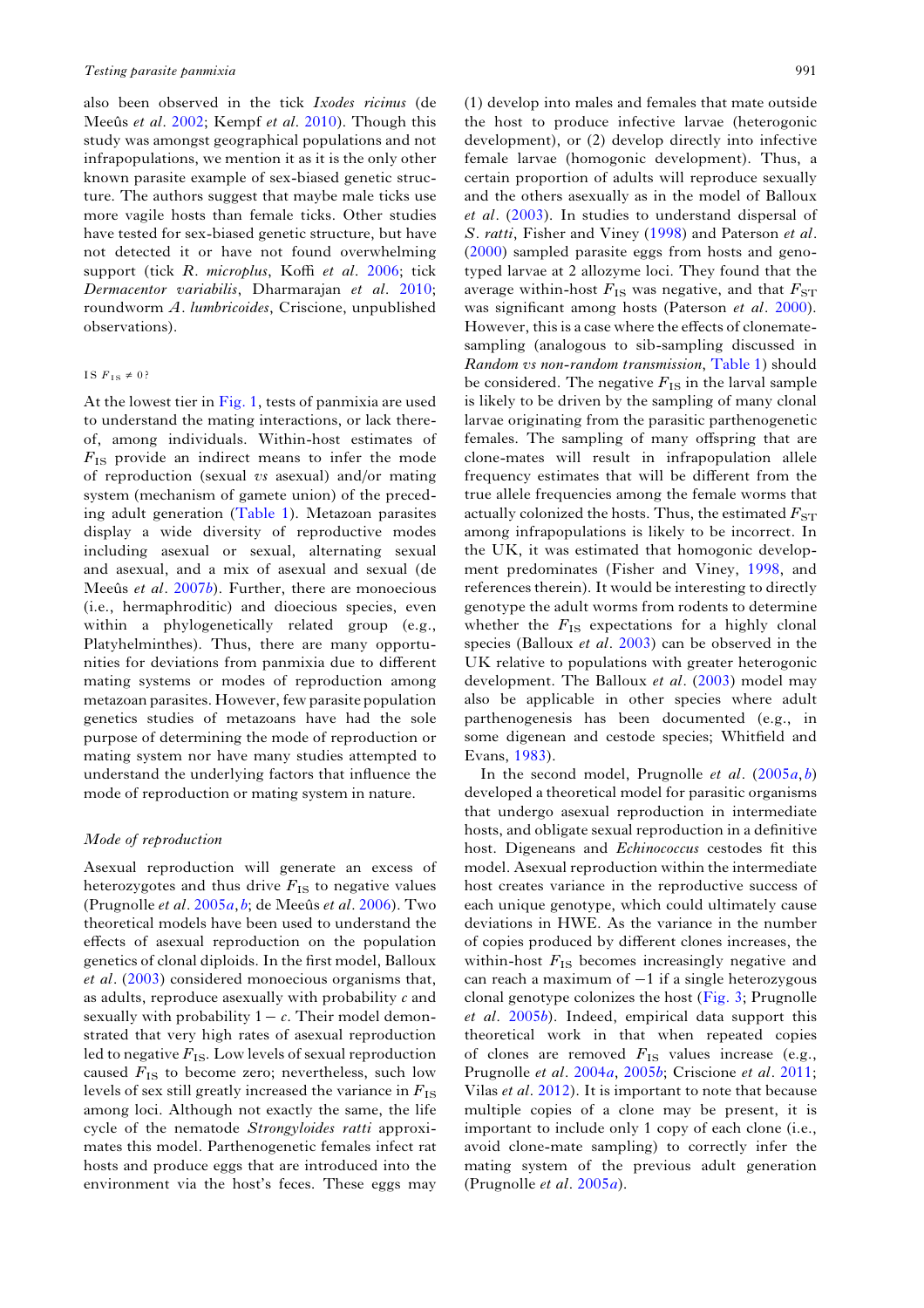<span id="page-11-0"></span>

Fig. 3. Relationship between the variance in the number of copies per clone (VNC) observed in natural infrapopulations of *Schistosomes mansoni* and  $F_{IS}$ . Notice that as VNC increases  $F_{IS}$  becomes more negative. VNC was used as a proxy for the variance in reproductive success of clones. Infrapopulations where only 1 clone was present were omitted from this data set because it is not possible to compute VNC for such infrapopulations (see Prugnolle et al. [2005](#page-15-0)b). Reproduced with permission from Prugnolle et al. [\(2005](#page-15-0)b).

## Mating systems

Given that there is sexual reproduction, the mating system refers to the set of circumstances under which pairs of gametes are united to form a zygote. We note that non-random mating may occur if there is a preference to mate with individuals of like phenotype (assortative mating) or unlike phenotype (disassortative mating), but only loci associated with those phenotypes would have genotypic proportions distorted from HWE expectations (de Meeûs et al.  $2007a$  $2007a$ ). Here, we are concerned with non-random mating with respect to relatedness. Inbreeding avoidance (mating with unrelated individuals) will result in excess heterozygotes  $(-F_{IS})$ . In contrast, inbreeding yields a positive  $F_{\text{IS}}$  value and is driven by matings between relatives (biparental inbreeding) and by self-mating in hermaphroditic species. Parasite inbreeding has significant effects on both parasite and host evolution. Parasite inbreeding increases homozygosity, which leads to more efficient directional selection (Hedrick, [2005\)](#page-15-0). The latter is epidemiologically important as parasite inbreeding can radically increase the frequency of drug-resistant genotypes (e.g., Schwab et al. [2006](#page-16-0)). In addition, co-evolutionary models demonstrate that parasite inbreeding can impact the evolution of host mating systems (Agrawal and Lively, [2001\)](#page-14-0).

Because self-mating is an extreme form of inbreeding, mating system studies have largely been focused on hermaphroditic species. Estimating the selfing rate and determining what factors influence the selfing rate are important goals in research on the evolution of mixed-mating systems in hermaphroditic plants and animals (Goodwillie et al. [2005](#page-15-0); Jarne and Auld, [2006\)](#page-15-0). Selfing and outcrossing rates can be estimated from  $F_{IS}$  with the equation  $F_{IS} = S/2-S$ (where  $S$  is the selfing rate and  $1-S$  is the

outcrossing rate) if inbreeding equilibrium is assumed. Under this assumption, the selfing rate is constant and selfing is the only source of inbreeding, outcrossing occurs via random mating, and the effects of selection, genetic drift or gene flow have a negligible effect on genotype frequencies (Hedrick, [2005](#page-15-0)). One drawback to this method is that null alleles can artificially inflate  $F_{\text{IS}}$ . As another means to estimate selfing from a population sample, David et al. [\(2007](#page-14-0)) provide a method based on identity disequilibria (correlations of heterozygosity across pairs of loci), which is not affected by null alleles (see also Jarne and David, [2008\)](#page-15-0).

Overall, most studies on hermaphroditic metazoan parasites have focused on aquatic life cycles, where either all hosts in the life cycle are aquatic, or the intermediate hosts are aquatic and the definitive hosts are birds feeding in aquatic habitats. For trematodes, studies have examined adult worms from fish definitive hosts, while the mating systems of species with bird definitive hosts have been inferred from larval stages that infect invertebrate intermediate hosts. HWE observed at either stage would indicate that random mating occurred among the adult trematodes in the previous generation. For example, Keeney et al.  $(2007a, b)$  $(2007a, b)$  $(2007a, b)$  $(2007a, b)$  found that the larval populations of the marine trematode M. novaezealandensis were in HWE in the snail first intermediate hosts and in the crab second intermediate hosts (birds are the final host). In a study on the freshwater trematode Diplostomum pseudospathaceum (life cycle: aquatic snail to fish to bird), several larval populations were panmictic (multilocus  $F_{IS}=0$ ), and the identity disequilibria method indicated that selfing rates were not significantly different from zero for all populations (Louhi et al. 2010). Thus, in both the marine and the freshwater species, random mating was occurring among the adult trematodes within the bird definitive hosts. Studies on trematodes with complete aquatic life cycles where adults were sampled have also observed random mating systems (e.g., Reversat et al. [1989](#page-15-0); Vilas and Paniagua, [2004;](#page-16-0) Criscione and Blouin, [2006](#page-14-0); Criscione et al. [2011\)](#page-14-0). In the one semi-terrestrial digenean study (F. hepatica; Vilas et al. [2012\)](#page-16-0) that we are aware of, average multilocus  $F_{\text{IS}}$  among sheep hosts was 0·16 and significantly different from zero.

Cestodes with aquatic life cycles also appear to have panmictic populations. Allozyme data indicated that cestodes from fish definitive hosts had panmictic populations with high outcrossing rates (Renaud and Gabrion, [1988](#page-15-0); Šnábel et al. 1996). Microsatellite genotypes of Ligula intestinalis larvae from second intermediate fish hosts were used to test HWE, and S was estimated from  $F_{1S}$  in several populations (Štefka et al. [2009\)](#page-16-0). Several populations had significantly positive  $F_{1S}$  with selfing rates from 0.19–0.4. However, using the identity disequilibria method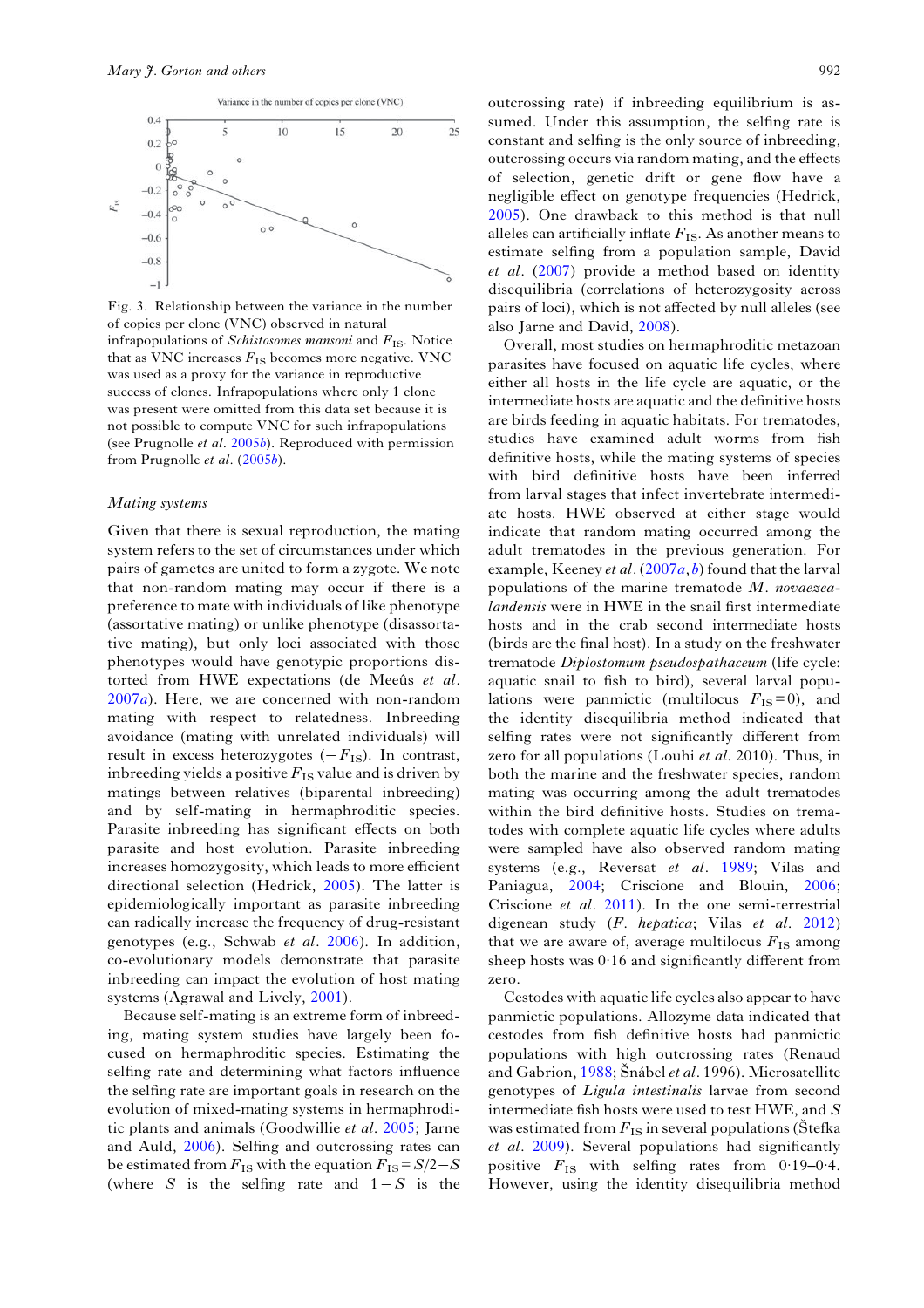(David et al. [2007](#page-14-0)), none of the selfing rate estimates were significantly different from zero. This result suggested that unrecognized null alleles had artificially inflated  $F_{\text{IS}}$ . Thus, *L. intestinalis*, a cestode species with a mostly aquatic life cycle (bird definitive hosts), is another example of a largely outcrossing metazoan parasite from an aquatic habitat.

In contrast to the aquatic parasite species, high levels of inbreeding have been observed in the terrestrial cestodes of the genus Echinococcus (Lymbery et al. [1997;](#page-15-0) Knapp et al. [2008\)](#page-15-0). For instance, high selfing rates were inferred from significantly positive  $F_{IS}$  values (close to 1) within populations of E. granulosus (Lymbery et al. [1997\)](#page-15-0). In species of Echinococcus, inbreeding may result from self-insemination or by mating between identical clones, which is genetically equivalent to selfmating (Lymbery et al. [1997\)](#page-15-0). Self-insemination could be promoted in low-density infections where the chance of encountering mates would be low, but may also occur when a membrane blocks the genital pore preventing outcrossing with other individuals (Smyth and McManus, [1989](#page-16-0)). Potential matings between clones is facilitated by the Echinococcus life cycle, which is similar to a digenean life cycle in that larval clones are asexually produced within the intermediate host. The difference, however, is that the clonal larvae do not disperse from this intermediate host. Thus, when a definitive host consumes the intermediate host, many individuals of the same genetic clone could be transmitted together. This dynamic increases the likelihood of matings between identical clones. Currently, there is only limited genetic evidence to suggest that clones of E. multilocularis are transmitted together when red foxes eat voles (Knapp et al. [2008\)](#page-15-0). Stronger conclusions require multilocus genotypes to ensure proper identification of identical clones. Further, careful sampling will be required as worm burdens can be extremely variable and also generally high. Knapp et al. ([2008\)](#page-15-0) considered 10 000 or fewer worms to be a low-medium burden within a host, whereas greater than 10 000 parasites was considered high. With such high intensities of infection, large sample sizes are necessary to determine the frequency of repeated clonal genotypes. High levels of inbreeding  $(F_{IS} = 0.83)$  were also detected in the gecko tapeworm Oochoristica javaensis, which has a 2-host, terrestrial life cycle going from arthropod to gecko (Detwiler and Criscione, [2011](#page-14-0)). However, O. javaensis does not have a clonal stage. Additional studies are underway to determine if the primary mating system alone can account for this high level of inbreeding or if non-random transmission among hosts also contributes to the high  $F_{IS}$  (Detwiler, unpublished observations).

What may promote outcrossing and random mating in hermaphroditic parasites? (1) Rauch et al.

[\(2005](#page-15-0)) hypothesized that more complex life cycles (3-host life cycle) evolved to reduce the chances of matings between identical clones, which is equivalent to selfing, in the final host. Indeed their study showed that snail first intermediate hosts were primarily infected with a single genetic trematode clone, while fish second intermediate hosts had significantly higher clonal diversity with no or few repeated copies of clones within hosts. Thus, by the time that definitive hosts are infected, there will be few chances for identical clones to mate (see also section on Clonal transmission). (2) The frequency of contact with other individuals may also impact the selfing rate of hermaphrodites. Once within a host, site specificity and high-intensity infections may increase the likelihood of coming into contact with other individuals, and thus promote outcrossing (Šnábel *et al.* [1996\)](#page-16-0). There is some evidence from natural populations which suggests that intensity of infection influences mating dynamics. Criscione and Blouin ([2006\)](#page-14-0) found that the number of single parasite infections corresponded to the selfing rate of the digenean P. shawi in naturally-infected fish hosts. Additional work is needed to determine how the intensity of infection directly relates to the primary rate of selfing in hermaphroditic parasites. (3) There may also be an interplay between the mating system within hosts and the transmission process itself including the habitat of transmission (e.g., aquatic vs terrestrial) and mode of transmission (e.g., free-living stages or the lack thereof). As noted above, most studies in aquatic systems have observed HWE within hosts, thus supporting the aquatic mixing hypothesis. This raises the interesting question of whether terrestrial systems promote sibling transmission, and thus biparental inbreeding. At this point, there are too few studies examining the mating systems of platyhelminth parasites to conclude that terrestrial life cycles promote more inbreeding than semi- or fully aquatic life cycles. In particular, the least is known about hermaphroditic parasites with terrestrial life cycles, although the few known examples suggest a trend towards high inbreeding (Lymbery et al. [1997](#page-15-0); Detwiler and Criscione, [2011\)](#page-14-0). (4) The life-history peculiarities of some parasite species also need to be considered when trying to elucidate what factors influence inbreeding. For instance, the digenean Coitocaecum parvum has a 3-host, aquatic life cycle (snail to amphipods to fish). In the amphipods, C. parvum has facultative maturation and sexual reproduction. However, worms remained encysted. Thus, even if more than 1 trematode infects an amphipod, individuals that precociously mature can only self-mate as they remain enclosed in the cyst. This precocious trematode has high levels of inbreeding with  $F_{1S}$  among 12 microsatellite loci ranging from  $0.73$  to  $0.99$  (Lagrue *et al.* [2009](#page-15-0); we note the latter range excludes potentially duplicated loci in their data set; see Detwiler and Criscione,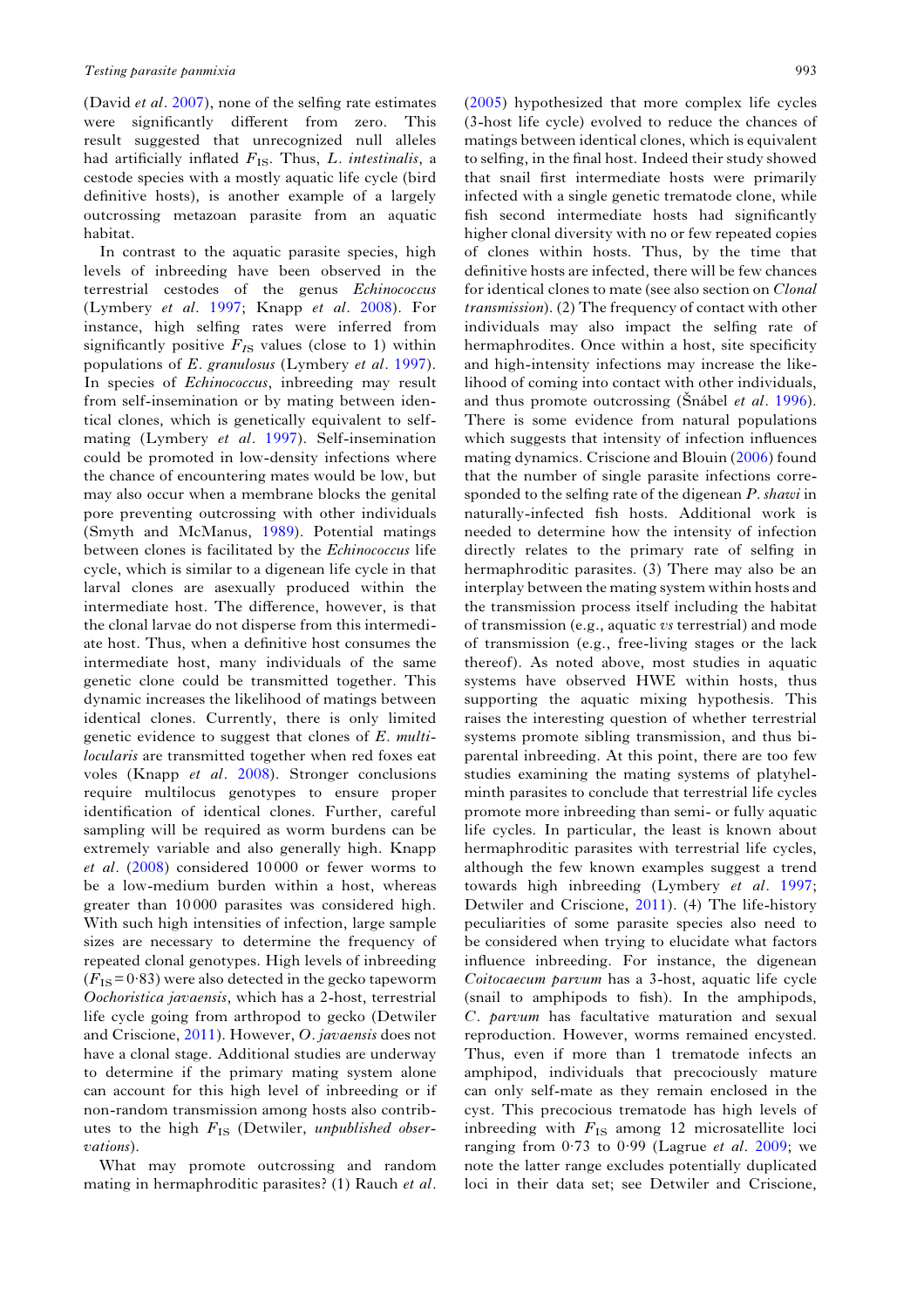[2011](#page-14-0)). Even though C. parvum has a fully aquatic life cycle, its life-history strategy of early reproduction appears to play a larger role in determining its mating system than the environment of transmission itself.

The above studies estimated  $F_{\text{IS}}$  in the population sample, which leads to inference about the mating system of the previous adult generation. The mating system of the current generation can be elucidated by testing for pangamy, which is the random association of paired mates with respect to genetic relatedness (e.g., Prugnolle *et al.* [2004](#page-15-0)*b*; Chevillon *et al.* [2007\)](#page-14-0). The null hypothesis of pangamy has been tested in dioecious parasites with terrestrial and semiterrestrial cycles (e.g., ticks and schistosome trematodes). Chevillon et al.  $(2007)$  $(2007)$  observed a positive within-host  $F_{1S}$  for the tick R. microplus. For these cattle ticks, it was predicted that members of the same sibling group might persist and mate together on a host individual, leading to the observed inbreeding on hosts. To test the hypothesis of non-random mating on hosts, they collected mating pairs of ticks from cattle and tested for a correlation between mating status and genetic relatedness. Their analysis revealed that tick pairs mated randomly with respect to relatedness. They postulated that the positive  $F_{\text{IS}}$ could be caused by the presence of admixed sibling groups due to a high variance in female reproductive success (see section on Sibling transmission). Amongst populations of another tick, Ixodes ricinus, variation in the mating system was observed (Kempf et al. [2009](#page-15-0)). Mating pairs from 2 populations were in pangamy, while non-random mate pairing with respect to relatedness occurred in 2 other populations. The authors hypothesized, but did not test, that the presence of cryptic host races might explain their results (i.e., mate pairings occurred between individuals of the same host race). If their hypothesis is true, then this reinforces our assertion ([Fig. 1\)](#page-3-0) that cryptic, upper levels of structure (e.g., presence of different species) need to be addressed prior to making inferences at lower scales (e.g., mating systems within a species). In contrast to the ticks, negative  $F_{\text{IS}}$  was found within rats for S. mansoni (Prugnolle et al. [2002](#page-15-0)). This study found that the negative  $F_{IS}$  was likely caused by sex-biased dispersal, which provides a potential means to limit inbreeding. Thus, it was hypothesized that the predominant mating strategy would be pangamy because there would be no need to evolve mechanisms to prevent inbreeding (e.g., avoidance of kin). Prugnolle et al. ([2004](#page-15-0)b) directly tested for pangamy in a natural population of S. mansoni by comparing the observed relatedness between individual male-female pairs to the relatedness between all possible male-female pairs within a host. The prediction of pangamy was supported as no association was detected from naturally infected hosts.

#### CONCLUDING REMARKS

Our review is not meant to be exhaustive, but rather aims to highlight some major causes or explanations for why one might observe deviations from panmixia in a local-scale study of metazoan parasites. There may be other factors that affect parasite transmission and thus drive genetic differentiation among infrapopulations that we have not covered in depth such as ecological or immunological differences between host sexes or host ages (e.g., Caillaud *et al.* [2006](#page-14-0); Dharmarajan et al. [2010](#page-14-0)). We also did not cover technical issues such as null alleles that can cause aberrant F-statistics, in particular the inference of inbreeding from positive  $F_{IS}$ . Likewise, other non-Mendelian factors such as duplicated loci and sexchromosome linked loci can lead to the calculation of artifactual F-statistics and thus, erroneous population inferences (Detwiler and Criscione, [2011\)](#page-14-0). We refer readers to de Meeûs et al. ([2004](#page-14-0)) for methods to detect null alleles, but one quick check is to explore the variance in  $F_{IS}$  values among loci. An inbred mating system is unlikely to generate extensive variation, thus a high variance in  $F_{IS}$  among loci provides a clue that disruptions (technical or biological) of panmixia other than the mating system are at play. Also, our focus has been on the use of  $F_{\text{IS}}$  and  $F_{ST}$  to test for deviations from panmixia. However, linkage disequilibrium (non-random association of alleles among loci) patterns can also be informative. For example, admixed populations not only cause a deficit of heterozygotes (the Wahlund effect) at individual loci, but also increase linkage disequilibrium among loci. Indeed, when ignoring the 3 cryptic populations of L. fusiforme (Criscione et al. [2011](#page-14-0)), all possible pairwise loci combinations showed significant genotypic disequilibrium. Once separated into each of 3 clusters, only Cluster II showed significant overall genotypic disequilibrium. But, genotypic disequilibrium in Cluster II was actually caused by the presence of repeated copies of clones (see de Meeûs et al. [2006](#page-14-0)), and equilibrium was observed after reducing the data set to a single copy per clone.

We began this review by highlighting that population genetics data can be used to elucidate the ecological mechanisms that caused disruptions in panmixia. We do caution that different ecological mechanisms may lead to similar patterns of genetic structure. Indeed, our review is intended to provide a rough guideline to deal, in part, with this latter issue. Because direct observation of many parasite population processes such as transmission among hosts and direct mating interactions are often not possible, population genetics approaches may be the only viable option to elucidate certain parasite population dynamics. In some cases, genetic data can be used to make direct inference on parasite biology. For example, parent-offspring genotype data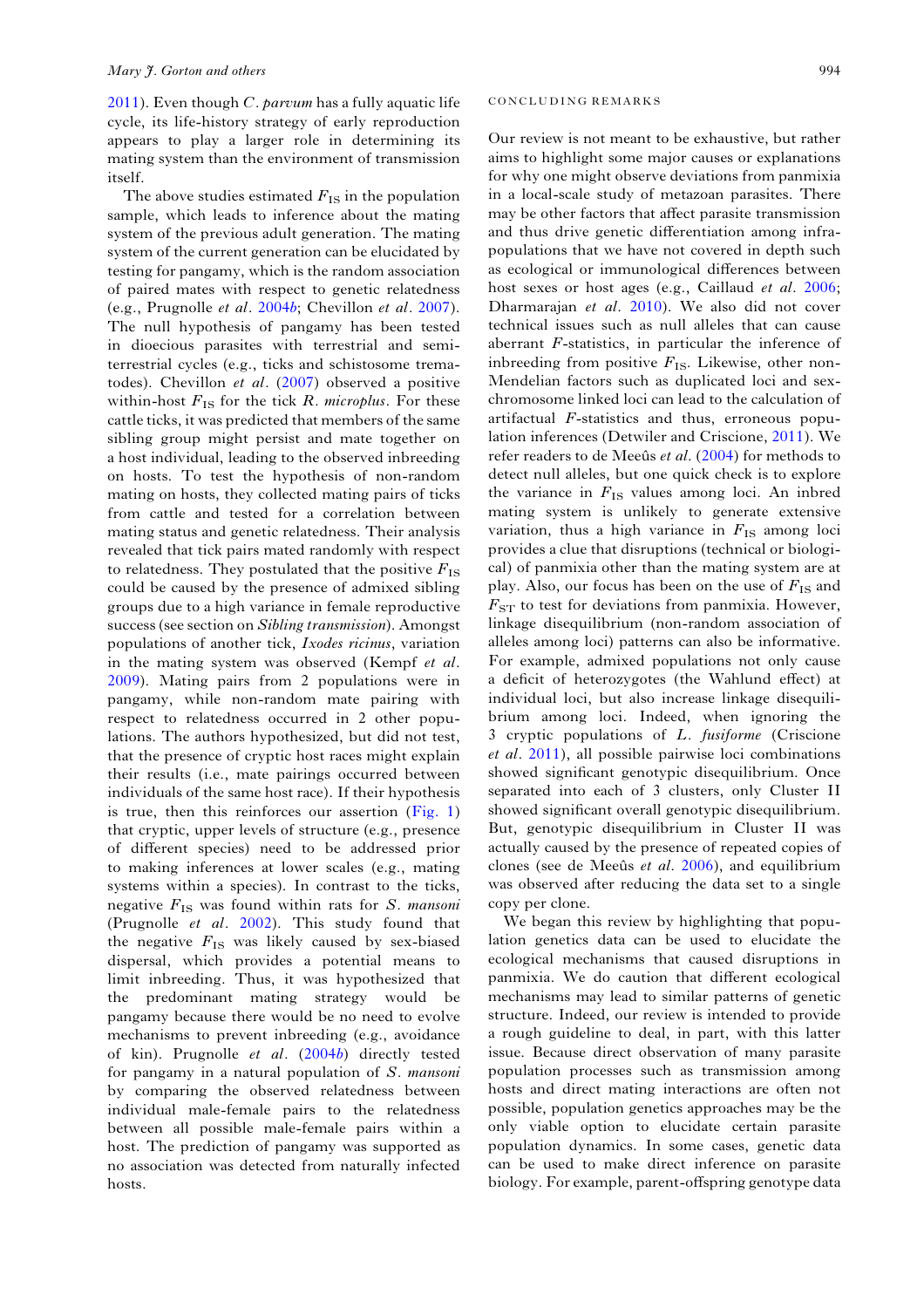<span id="page-14-0"></span>can be used to directly estimate the mating system of a hermaphroditic parasite. In other cases such as the use of  $F_{ST}$  to elucidate transmission amongst hosts, indirect inference may only be possible. Such indirect methods are not without their caveats. For instance, significant  $F_{ST}$  amongst infrapopulations indicates allele frequency differences, and thus provides an assessment of some form of non-random recruitment. However, equating  $F_{ST}$  to some actual level of dispersal (i.e., the effective number of migrants per generation,  $N_{\rm e}$ m) may be impractical because the transmission process itself may violate one or more assumptions (e.g., equilibrium between genetic drift and migration) in population genetics models (see Whitlock and McCauley, [1999](#page-16-0)). Another important aspect to mention is that population genetics methods are largely allele/genotype frequency based methods. Thus, appropriate sample sizes are needed to estimate  $F_{\text{IS}}$  and  $F_{\text{ST}}$ . It is difficult to provide a standardized sampling protocol because life-history variation in parasites is vast. Also, sampling will depend on the question. As a start, our own personal experience leads us to suggest the following to assess whether there is among-infrapopulation genetic structure. If mean intensities are low ( $\sim$  < 10), we suggest genotyping all individuals from about 20 to 30 infected hosts. If intensities are high, we would suggest genotyping 20–30 parasites per host for 10 or more hosts. It would be useful for future work to simulate transmission and mating dynamics under various parasite life histories (e.g., Prugnolle *et al.*  $2005a, b$  $2005a, b$  $2005a, b$ ) to not only assess appropriate sampling regimes, but also to better assess the impacts of sib-sampling on estimated  $F$ -statistics and population genetic parameter expectations under focal or sibling transmission.

#### REFERENCES

Agola, L. E., Steinauer, M. L., Mburu, D. N., Mungai, B. N., Mwangi, I. N., Magoma, G. N., Loker, E. S. and Mkoji, G. M. (2009). Genetic diversity and population structure of Schistosoma mansoni within human infrapopulations in Mwea, central Kenya assessed by microsatellite markers. Acta Tropica 111, 219–225.

Agrawal, A. F. and Lively, C. M. (2001). Parasites and the evolution of self-fertilization. Evolution 55, 869-879.

Arnaud-Haond, S., Duarte, C. M., Alberto, F. and Serrao, E. A. (2007). Standardizing methods to address clonality in population studies. Molecular Ecology 16, 5115–5139.

Balloux, F. (2004). Heterozygote excess in small populations and the heterozygote-excess effective population size. Evolution 58, 1891–1900.

Balloux, F., Lehmann, L. and de Meeûs, T. (2003). The population genetics of clonal and partially clonal diploids. Genetics 164, 1635–1644.

Barton, N.H. (2001). The role of hybridization in evolution. Molecular Ecology 10, 551–568.

Bush, A. O., Lafferty, K. D., Lotz, J. M. and Shostak, A. W. (1997). Parasitology meets ecology on its own terms: Margolis et al. revisited. Journal of Parasitology 83, 575–583.

Caillaud, D., Prugnolle, F., Durand, P., Theron, A. and de Meeus, T. (2006). Host sex and parasite genetic diversity. Microbes and Infection 8, 2477–2483.

Charlesworth, D. (2003). Effects of inbreeding on the genetic diversity of populations. Philosophical Transactions of the Royal Society (Series B) 358, 1051–1070.

Chevillon, C., Koffi, B. B., Barre, N., Durand, P., Arnathau, C. and de Meeus, T. (2007). Direct and indirect inferences on parasite mating and

gene transmission patterns: pangamy in the cattle tick Rhipicephalus (Boophilus) microplus. Infection Genetics and Evolution 7, 298–304.

Cornell, S. J., Isham, V. S., Smith, G. and Grenfell, B. T. (2003). Spatial parasite transmission, drug resistance, and the spread of rare genes. Proceedings of the National Academy of Sciences, USA 100, 7401–7405.

Criscione, C. D., Anderson, J. D., Sudimack, D., Peng, W., Jha, B., Williams-Blangero, S. and Anderson, T. J. C. (2007). Disentangling hybridization and host colonization in parasitic roundworms of humans and pigs. Proceedings of the Royal Society of London, B 274, 2669–2677.

Criscione, C. D., Anderson, J. D., Sudimack, D., Subedi, J., Upadhayay, R. P., Jha, B., Williams, K. D., Williams-Blangero, S. and Anderson, T.J.C. (2010). Landscape genetics reveals focal transmission of a human macroparasite. Plos Neglected Tropical Diseases 4, e665. Criscione, C. D. and Blouin, M. S. (2004). Life cycles shape parasite evolution: comparative population genetics of salmon trematodes. Evolution 58, 198–202.

Criscione, C. D. and Blouin, M. S. (2005). Effective sizes of macroparasite populations: a conceptual model. Trends in Parasitology 21, 212–217.

Criscione, C. D. and Blouin, M. S. (2006). Minimal selfing, few clones, and no among-host genetic structure in a hermaphroditic parasite with asexual larval propagation. Evolution 60, 553–562.

Criscione, C. D. and Blouin, M. S. (2007). Parasite phylogeographical congruence with salmon host evolutionarily significant units: implications for salmon conservation. Molecular Ecology 16, 993–1005.

Criscione, C. D., Poulin, R. and Blouin, M. S. (2005). Molecular ecology of parasites: elucidating ecological and microevolutionary processes. Molecular Ecology 14, 2247–2257.

Criscione, C. D., Vilas, R., Paniagua, E. and Blouin, M. S. (2011). More than meets the eye: detecting cryptic microgeographic population structure in a parasite with a complex life cycle. Molecular Ecology 20, 2510–2524.

Crow, J. F. and Denniston, C. (1988). Inbreeding and variance effective population numbers. Evolution 42, 482–495.

David, P., Pujol, B., Viard, F., Castella, V. and Goudet, J. (2007). Reliable selfing rate estimates from imperfect population genetic data. Molecular Ecology 16, 2474–2487.

de Meeûs, T., Beati, L., Delaye, C., Aeschlimann, A. and Renaud, F. (2002). Sex-biased genetic structure in the vector of Lyme disease, Ixodes ricinus. Evolution 56, 1802–1807.

de Meeûs, T., Humair, P. F., Grunau, C., Delaye, C. and Renaud, F. (2004). Non-Mendelian transmission of alleles at microsatellite loci: an example in Ixodes ricinus, the vector of Lyme disease. International Journal for Parasitology 34, 943-950.

de Meeûs, T., Koffi, B. B., Barre, N., de Garine-Wichatitsky, M. and Chevillon, C. (2010). Swift sympatric adaptation of a species of cattle tick to a new deer host in New Caledonia. Infection Genetics and Evolution 10, 976–983.

de Meeûs, T., Lehmann, L. and Balloux, F. (2006). Molecular epidemiology of clonal diploids: A quick overview and a short DIY (do it yourself) notice. Infection Genetics and Evolution 6, 163–170.

de Meeûs, T., McCoy, K. D., Prugnolle, F., Chevillon, C., Durand, P., Hurtrez-Bousses, S. and Renaud, F. (2007a). Population genetics and molecular epidemiology or how to "debusquer la bete". Infection Genetics and Evolution 7, 308–332.

de Meeûs, T., Prugnolle, F. and Agnew, P. (2007b). Asexual reproduction: Genetics and evolutionary aspects. Cellular and Molecular Life Sciences 64, 1355–1372.

Detwiler, J. T. and Criscione, C. D. (2010). An infectious topic in reticulate evolution: Introgression and hybridization in animal parasites. Genes 1, 102–123.

Detwiler, J. T. and Criscione, C. D. (2011). Testing Mendelian inheritance from field-collected parasites: Revealing duplicated loci enables correct inference of reproductive mode and mating system. International Journal for Parasitology 41, 1185–1195.

Dharmarajan, G., Beasley, J. C. and Rhodes, O. E. (2010). Spatial and temporal factors affecting parasite genotypes encountered by hosts: Empirical data from American dog ticks (Dermacentor variabilis) parasitising raccoons (Procyon lotor). International Journal for Parasitology 40, 787–795.

Dharmarajan, G., Beasley, J. C. and Rhodes, O. E. (2011). Heterozygote deficiencies in parasite populations: an evaluation of interrelated hypotheses in the raccoon tick, Ixodes texanus. Heredity 106, 253–260.

Fisher, M. C. and Viney, M. E. (1998). The population genetic stucture of the facultatively sexual parasitic nematode Strongyloides ratti in wild rats. Proceedings of the Royal Society of London, B 265, 703–709.

Gomez-Diaz, E., Doherty, P. F., Duneau, D. and McCoy, K. D. (2010). Cryptic vector divergence masks vector-specific patterns of infection: an example from the marine cycle of Lyme borreliosis. Evolutionary Applications 3, 391–401.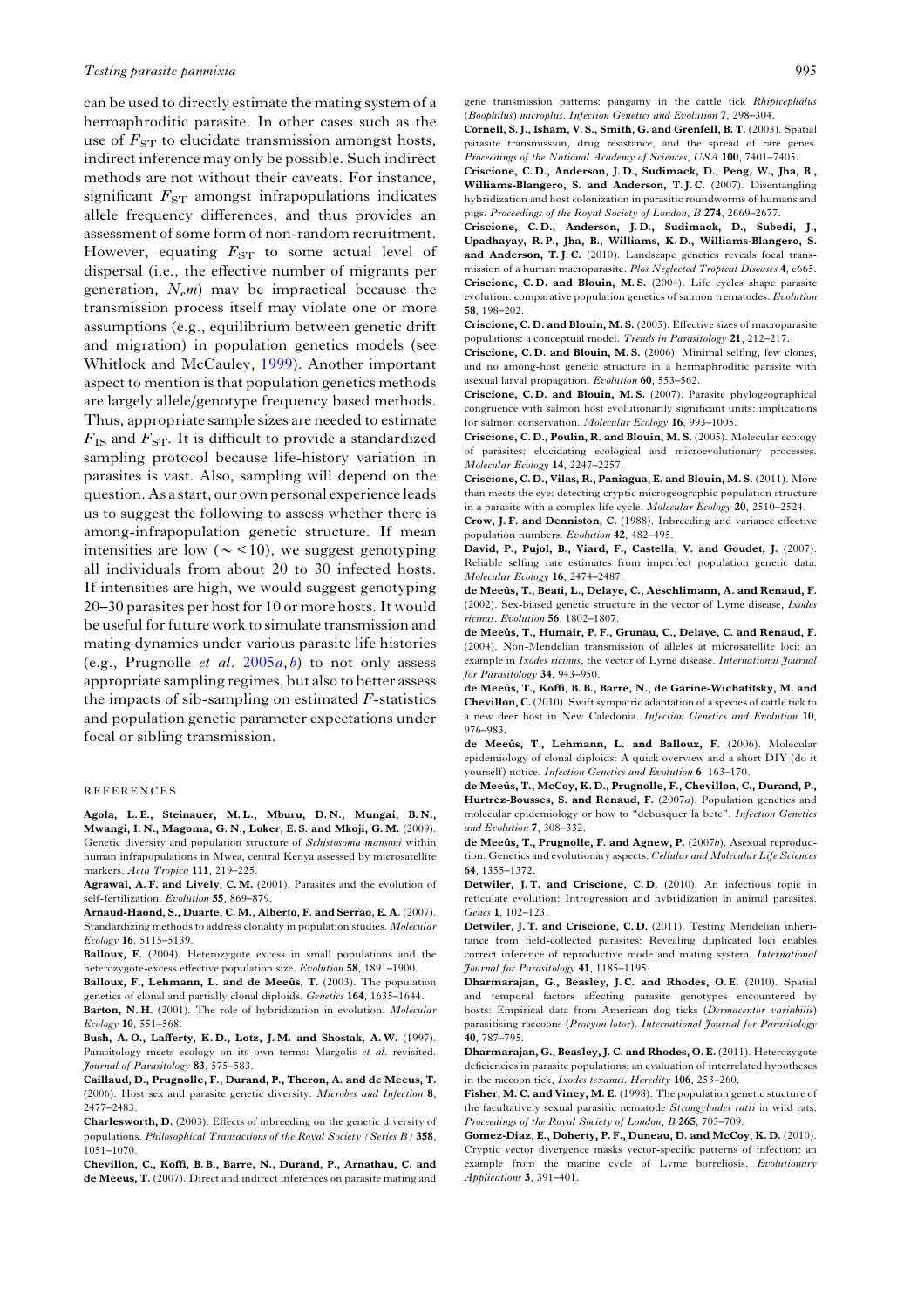<span id="page-15-0"></span>Goodwillie, C., Kalisz, S. and Eckert, C. G. (2005). The evolutionary enigma of mixed mating systems in plants: Occurrence, theoretical explanations, and empirical evidence. Annual Review of Ecology Evolution and Systematics 36, 47–79.

Gregorius, H. R. (2005). Testing for clonal propagation. Heredity 94, 173–179.

Grillo, V., Craig, B. H., Wimmer, B. and Gilleard, J. S. (2008). Microsatellite genotyping supports the hypothesis that Teladorsagia davtiani and Teladorsagia trifurcata are morphotypes of Teladorsagia circumcincta. Molecular and Biochemical Parasitology 159, 59–63.

Grillo, V., Jackson, F., Cabaret, J. and Gilleard, J. S. (2007). Population genetic analysis of the ovine parasitic nematode Teladorsagia circumcincta and evidence for a cryptic species. International Journal for Parasitology 37, 435–447.

Gurarie, D. and Seto, E. Y. W. (2009). Connectivity sustains disease transmission in environments with low potential for endemicity: modeling schistosomiasis with hydrologic and social connectivities. Journal of the Royal Society Interface 6, 495–508.

Guzinski, J., Bull, C. M., Donnellan, S. C. and Gardner, M. G. (2009). Molecular genetic data provide support for a model of transmission dynamics in an Australian reptile tick, Bothriocroton hydrosauri. Molecular Ecology 18, 227–234.

Hedrick, P. W. (2005). Genetics of Populations, 3rd Edn. Jones and Bartlett Publishers, Sudbury, MA, USA.

Hudson, P. J., Rizzoli, A., Grenfell, B. T., Heesterbeek, H. and Dobson, A.P. (Eds.) (2002). The Ecology of Wildlife Diseases. Oxford University Press, Oxford, UK.

Jarne, P. and Auld, J. R. (2006). Animals mix it up too: The distribution of self-fertilization among hermaphroditic animals. Evolution 60, 1816–1824.

Jarne, P. and David, P. (2008). Quantifying inbreeding in natural populations of hermaphroditic organisms. Heredity 100, 431–439.

Jones, P.H. and Britten, H.B. (2010). The absence of concordant population genetic structure in the black-tailed prairie dog and the flea, Oropsylla hirsuta, with implications for the spread of Yersinia pestis. Molecular Ecology 19, 2038–2049.

Keeney, D. B., Waters, J. M. and Poulin, R. (2007a). Clonal diversity of the marine trematode Maritrema novaezealandensis within intermediate hosts: the molecular ecology of parasite life cycles. Molecular Ecology 16, 431–439.

Keeney, D. B., Waters, J. M. and Poulin, R. (2007b). Diversity of trematode genetic clones within amphipods and the timing of same-clone infections. International Journal for Parasitology 37, 351–357.

Kempf, F., Boulinier, T., de Meeûs, T., Arnathau, C. and McCoy, K. D. (2009). Recent evolution of host-associated divergence in the seabird tick Ixodes uriae. Molecular Ecology 18, 4450–4462.

Kempf, F., de Meeûs, T., Arnathau, C., Degeilh, B. and McCoy, K. D. (2009). Assortative pairing in Ixodes ricinus (Acari: Ixodidae), the European vector of lyme borreliosis. Journal of Medical Entomology 46, 471–474.

Kempf, F., McCoy, K. D. and de Meeûs, T. (2010). Wahlund effects and sex-biased dispersal in Ixodes ricinus, the European vector of Lyme borreliosis: New tools for old data. Infection Genetics and Evolution 10, 989–997.

Knapp, J., Guislain, M. H., Bart, J. M., Raoul, F., Gottstein, B., Giraudoux, P. and Piarroux, R. (2008). Genetic diversity of Echinococcus multilocularis on a local scale. Infection Genetics and Evolution 8, 367–373.

Koffi, B. B., de Meeûs, T., Barre, N., Durand, P., Arnathau, C. and Chevillon, C. (2006). Founder effects, inbreeding and effective sizes in the Southern cattle tick: the effect of transmission dynamics and implications for pest management. Molecular Ecology 15, 4603–4611.

Lagrue, C., Poulin, R. and Keeney, D. B. (2009). Effects of clonality in mutliple infections on the life-history strategy of the trematode Coitocaecum parvum in its amphipod intermediate host. Evolution 63, 1417–1426.

Leignel, V., Cabaret, J. and Humbert, J. F. (2002). New molecular evidence that Teladorsagia circumcincta (Nematoda: Trichostrongylidea) is a species complex. Journal of Parasitology 88, 135-140.

Leung, T. L. F., Poulin, R. and Keeney, D. B. (2009). Accumulation of diverse parasite genotypes within the bivalve second intermediate host of the digenean Gymnophallus sp. International Journal for Parasitology 39, 327–331.

Louhi, K. R., Karvonen, A., Rellstab, C. and Jokela, J. (2010). Is the population genetic structure of complex life cycle parasites determined by the geographic range of the most motile host? Infection Genetics and Evolution 10, 1271–1277.

Lymbery, A. J., Constantine, C. C. and Thompson, R. C. A. (1997). Self-fertilization without genomic or population structuring in a parasitic tapeworm. Evolution 51, 289-294.

Lymbery, A. J. L., Thompson, R. C. A. and Hobbs, R. P. (1990). Genetic diversity and genetic differentiation in Echinococcus granulosus (Batsch, 1786) from domestic and sylvatic hosts on the mainland Australia. Parasitology 101, 283-289.

McCoy, K. D. (2003). Sympatric speciation in parasites – what is sympatry? Trends in Parasitology 19, 400–404.

McCoy, K. D., Boulinier, T., Schjorring, S. and Michalakis, Y. (2002). Local adaptation of the ectoparasite Ixodes uriae to its seabird host. Evolutionary Ecology Research 4, 441–456.

McCoy, K. D., Boulinier, T., Tirard, C. and Michalakis, Y. (2001). Host specificity of a generalist parasite: genetic evidence of sympatric host races in the seabird tick Ixodes uriae. Journal of Evolutionary Biology 14, 395–405.

McCoy, K. D., Chapuis, E., Tirard, C., Boulinier, T., Michalakis, Y., Le Bohec, C., Le Maho, Y. and Gauthier-Clerc, M. (2005). Recurrent evolution of host-specialized races in a globally distributed parasite. Proceedings of the Royal Society of London, B 272, 2389–2395.

McCoy, K. D., Tirard, C. and Michalakis, Y. (2003). Spatial genetic structure of the ectoparasite Ixodes uriae within breeding cliffs of its colonial seabird host. Heredity 91, 422-429.

Meirmans, P. G. and Hedrick, P. W. (2011). Assessing population structure: F-ST and related measures. Molecular Ecology Resources 11, 5–18. Mulvey, M., Aho, J. M., Lydeard, C., Leberg, P. L. and Smith, M. H. (1991). Comparative population genetic structure of a parasite (Fascioloides magna) and its definitive host. Evolution 45, 1628-1640.

Nadler, S. A. (1995). Microevolution and the genetic structure of parasite populations. Journal of Parasitology 81, 395-403.

Nadler, S. A., Hafner, M. S., Hafner, J. C. and Hafner, D. J. (1990). Genetic differentiation among chewing louse populations (Mallophaga: Trichodectidae) in a pocket gopher contact zone (Rodentia: Geomydiae). Evolution 44, 942–951.

Nadler, S.A. and Pérez-Ponce de León, G. (2011). Integrating molecular and morphological approaches for characterizing parasite cryptic species: implications for parasitology. Parasitology 138, 1688–1709.

Nieberding, C., Morand, S., Libois, R. and Michaux, J. R. (2006). Parasites and the island syndrome: the colonization of the western Mediterranean islands by Heligmosomoides polygyrus (Dujardin, 1845). Journal of Biogeography 33, 1212–1222.

Paterson, S., Fisher, M. C. and Viney, M. E. (2000). Inferring infection processes of a parasitic nematode using population genetics. Parasitology 120, 185–194.

Pérez-Ponce de León, G. and Nadler, S.A. (2010). What we don't recognize can hurt us: a plea for awareness about cryptic species. Journal of Parasitology 96, 453-464.

Perkins, S. L., Martinsen, E. S. and Falk, B. G. (2011). Do molecules matter more than morphology? Promises and pitfalls in parasites. Parasitology 138, 1664–1674.

Poulin, R. (2011). Uneven distribution of cryptic diversity among higher taxa of parasitic worms. Biology Letters 7, 241–244.

Prugnolle, F., Choisy, M., Theron, A., Durand, P. and de Meeûs, T. (2004a). Sex-specific correlation between heterozygosity and clone size in the trematode Schistosoma mansoni. Molecular Ecology 13, 2859-2864.

Prugnolle, F. and de Meeûs, T. (2002). Inferring sex biased dispersal from population genetic tools: a review. Heredity 88, 161–165.

Prugnolle, F., de Meeûs, T., Durand, P., Sire, C. and Theron, A. (2002). Sex-specific genetic structure in Schistosoma mansoni evolutionary and epidemiology implications. Molecular Ecology 11, 1231–1238.

Prugnolle, F., Durand, P., Theron, A., Chevillon, C. and de Meeûs, T. (2003). Sex-specific genetic structure: new trends for dioecious parasites. Trends in Parasitology 19, 171–174.

Prugnolle, F., Liu, H., de Meeûs, T. and Balloux, F. (2005a). Population genetics of complex life-cycle parasites: an illustration with trematodes. International Journal of Parasitology 35, 255–263.

Prugnolle, F., Roze, D., Theron, A. and de Meeûs, T. (2005b). F-statistics under alternation of sexual and asexual reproduction: a model and data from schistosomes (platyhelminth parasites). Molecular Ecology 14, 1355–1365.

Prugnolle, F., Theron, A., Durand, P. and de Meeûs, T. (2004b). Test of pangamy by genetic analysis of Schistosoma mansoni pairs within its natural murine host in Guadeloupe. Journal of Parasitology 90, 507-509.

Rauch, G., Kalbe, M. and Reusch, T. B. H. (2005). How a complex life cycle can improve a parasite's sex life. Journal of Evolutionary Biology 18, 1069–1075.

Renaud, F. and Gabrion, C. (1988). Speciation of cestoda: evidence for two sibling species in the complex Bothrimonus nylandicus (Schneider 1902) (Cestoda: Cyathocephalidae). Parasitology 97, 139–147.

Reversat, J., Renaud, F. and Maillard, C. (1989). Biology of parasite populations: The differential specificity of the genus Helicometra Odhner,